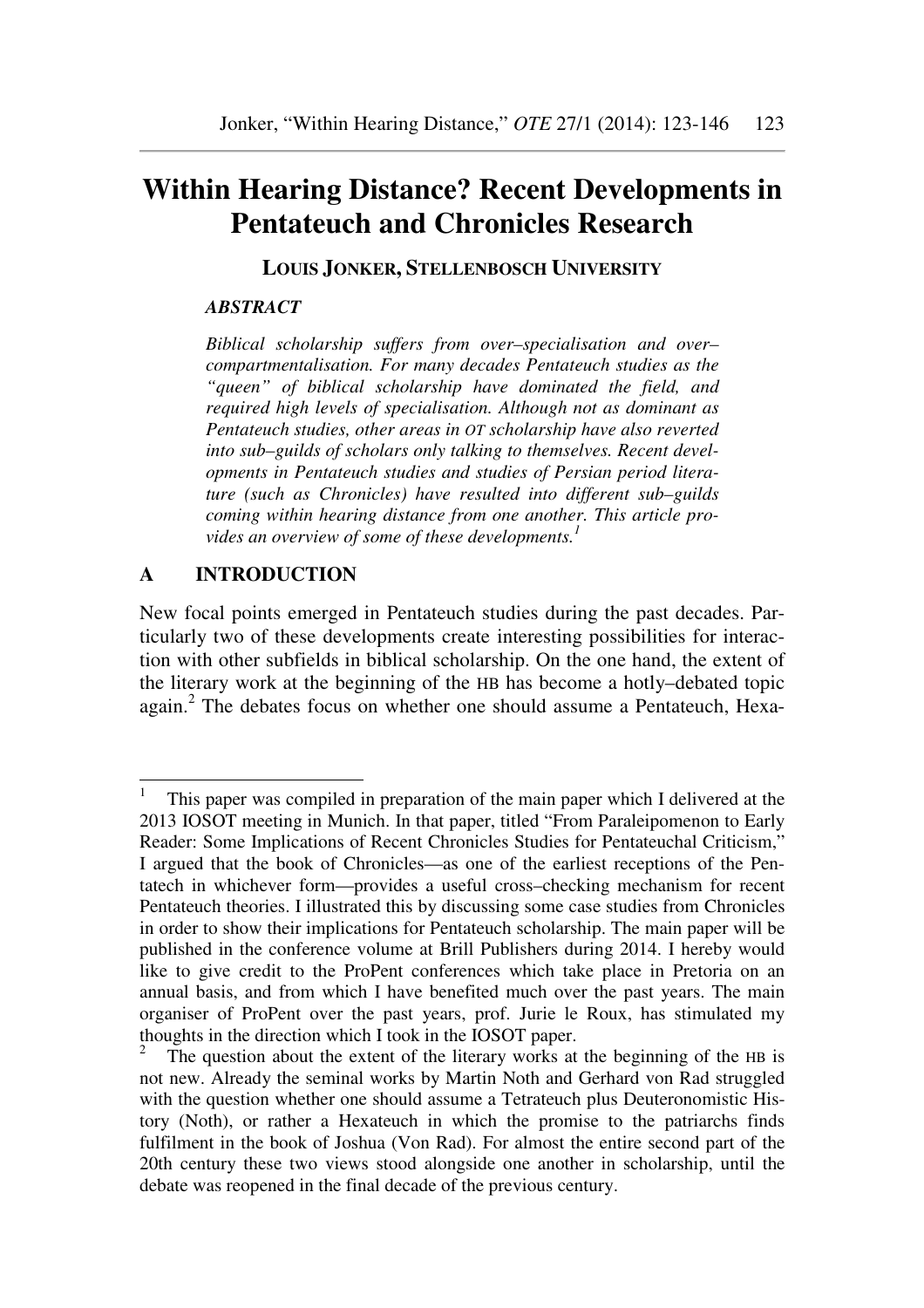teuch or even Henneateuch in the early history of literature formation.<sup>3</sup> On the other hand, a renewed interest in the Persian period emerged in recent Pentateuch scholarship. Whereas earlier Pentateuch studies discussed the formation of the Pentateuch against the background of the monarchic and exilic periods, more recent studies have postulated that the Pentateuch, and particularly its status as Torah, is rather a product of the Persian era.<sup>4</sup> Especially, the theory about the supposed Persian imperial authorization of the Torah received considerable attention in recent years.<sup>5</sup> Whatever position is taken in this debate,

 $\frac{1}{3}$  See e.g., Erhard Blum, "Pentateuch – Hexateuch – Enneateuch? Oder: Woran Erkennt Man ein Literarisches Werk in der Hebräischen Bibel?," in *Dernières Rédactions du Pentateuque, de l'Hexateuque et de l'Ennéateuque* (ed. Thomas Römer and Konrad Schmid; Leuven: Universitaire Pers Leuven, 2007), 67–97 (also appeared in English: Erhard Blum, "Pentateuch–Hexateuch–Henneateuch? Or: How Can One Recognize a Literary Work in the Hebrew Bible?," in *Pentateuch, Hexateuch, or Enneateuch: Identifying Literary Works in Genesis through Kings* (ed. Thomas B. Dozeman; AIL 8; Atlanta: SBL, 2011), 43–71; Konrad Schmid, *Literaturgeschichte des Alten Testaments: Eine Einführung* (Darmstadt: Wissenschaftliche Buchgesellschaft, 2008); Konrad Schmid, *Deuteronomy in the Pentateuch, Hexateuch, and the Deuteronomistic History* (FAT 2/56; Tübingen: Mohr Siebeck, 2012); Thomas B. Dozeman, ed., *Pentateuch, Hexateuch, or Enneateuch: Identifying Literary Works in Genesis through Kings* (AIL 8; Atlanta: SBL, 2011).

<sup>4</sup> See e.g., Joseph Blenkinsopp, "Was the Pentateuch the Civic and Religious Constitution of the Jewish Ethnos in the Persian Period?," in *Persia and Torah: The Theory of Imperial Authorization of the Pentateuch* (ed. James Watts; Atlanta: SBL, 2001), 41–62; Eckart Otto, "Forschungen zum Nachpriesterschriftlichen Pentateuch," *TRu* 67/2 (2002): 125–155; Jean–Louis Ska, *Introduction to Reading the Pentateuch* (Winona Lake: Eisenbrauns, 2006); Gary N. Knoppers and Bernard M. Levinson, eds., *The Pentateuch as Torah: New Models for Understanding Its Promulgation and Acceptance* (Winona Lake: Eisenbrauns, 2007); Konrad Schmid, "The Late Persian Formation of the Torah: Observations on Deuteronomy 34," in *Judah and the Judeans in the Fourth Century B.C.E.* (ed. Oded Lipschits, Gary N. Knoppers and Rainer Albertz; Winona Lake: Eisenbrauns, 2007), 237–251; Schmid, *Literaturgeschichte*; Reinhard G. Kratz, "The Pentateuch in Current Research: Consensus and Debate," in *The Pentateuch: International Perspectives on Current Research* (ed. Thomas B. Dozeman; trans. A. C. Hagedorn; FAT 78; Tübingen: Mohr Siebeck, 2011), 31–61.

<sup>5</sup> Peter Frei, "Die Persische Reichsautorisation: Ein Überblick," *ZABR* 1 (1995): 1– 35; James W. Watts, ed., *Persia and Torah: The Theory of Imperial Authorization of the Pentateuch* (SBLSymS 17; Atlanta: SBL, 2001); Peter Frei, "Persian Imperial Authorization: A Summary," in *Persia and Torah: The Theory of Imperial Authorization of the Pentateuch* (ed. James W. Watts; SBLSymS 17; Atlanta: SBL, 2001), 5–40; Gary N. Knoppers, "An Achaemenid Imperial Authorization of Torah in Yehud?," in *Persia and Torah: The Theory of Imperial Authorization of the Pentateuch* (ed. James W. Watts; SBLSymS 17; Atlanta: SBL, 2001), 115–135; Anselm C. Hagedorn, "Persia and Torah: The Theory of Imperial Authorization of the Pentateuch," *BibInt* 13/1 (2005): 67–69.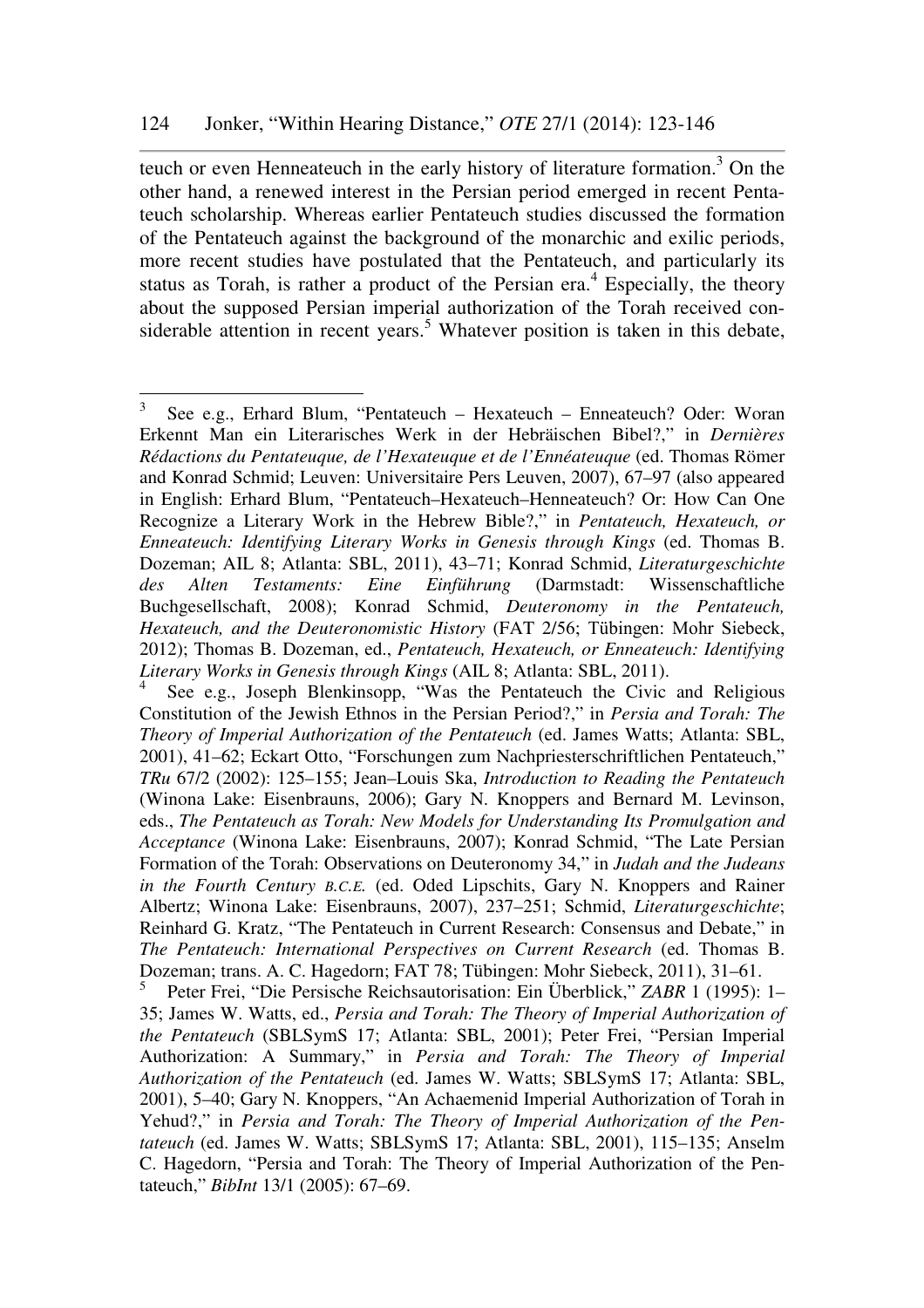the Persian period has become the focus for examining the function and rhetorical thrust of the Pentateuch.<sup>6</sup>

Interest in the book of Chronicles has also blossomed in the past decades.<sup>7</sup> It is remarkable that the book that was once designated "Paraleipomenon" ("of the omitted things") by the Septuagint translators,<sup>8</sup> and that was devalued in 19th century biblical scholarship as "midrash" of older and more reliable historical books, $9$  has now become the study object of a vibrant part of HB scholarship. Whereas the book of Chronicles was studied in an earlier phase merely to glean "the omitted things" from this book in order to append the historical picture we get from the other historical books, the focus in recent studies is much more on the Chronicler's own engagement with his sources and his contribution towards the socio–religious discourse in his own time, most probably towards the end of the Persian era. The primary interest is therefore no longer the positivistic one to establish the "hard facts" of history by means of this book, $10$  but rather to determine the rhetorical thrust of this work, which creatively made use of earlier sources within the socio–political and socio–religious conditions in Jerusalem during the late Persian period.<sup>11</sup> Many scholars

<sup>6</sup> Another issue which is often discussed in relation to the Persian period is the canonisation of the Pentateuch. See e.g. Arie van der Kooij and Karel van der Toorn, eds. *Canonization and Decanonization: Papers Presented to the International Conference of the Leiden Institute for the Study of Religions (Lisor) Held at Leiden, 9–10 January 1997* (Leiden: E.J. Brill, 1998); Alexander Fantalkin and Oren Tal, "The Canonization of the Pentateuch (Part I): When and Why?," *ZAW* 124/1 (2012): 1–18; Alexander Fantalkin and Oren Tal, "The Canonization of the Pentateuch (Part II): When and Why?," *ZAW* 124/2 (2012): 201–212.

<sup>7</sup> See John W. Kleinig, "Recent Research on Chronicles," *CurBS* 2 (1994): 43–76; Thomas Willi, "Zwei Jahrzehnte Forschung an Chronik und Esra–Nehemia," *TRu* 67/1 (2002): 61–104; Rodney K. Duke, "Recent Research in Chronicles," *CBR* 8/1 (2009): 10–50.

<sup>8</sup> Gary N. Knoppers and Paul B. Harvey, "Omitted and Remaining Matters: On the Names Given to the Book of Chronicles in Antiquity," *JBL* 121/2 (2002): 227–243.

<sup>9</sup> See Julius Wellhausen, *Prolegomena zur Geschichte Israels* (2nd ed.; Berlin: Reimer, 1883) and Julius Wellhausen, *Die Composition des Hexateuchs und der Historischen Bücher des Alten Testaments* (2nd Printing with Supplements; Berlin: Reimer, 1889). See also Martin Noth, *Überlieferungsgeschichte des Pentateuch* (2nd ed.; Darmstadt: Wissenschaftliche Buchgesellschaft, 1960) who followed Wellhausen in a fairly negative assessment of Chronicles.

<sup>&</sup>lt;sup>10</sup> See the various contributions in M. Patrick Graham, Kenneth G. Hoglund, and Steven L. McKenzie, eds., *The Chronicler as Historian* (JSOTSup 238; Sheffield: Sheffield Academic Press, 1997).

<sup>&</sup>lt;sup>11</sup> See *inter alia* Louis C. Jonker, "Reforming History: The Hermeneutical Significance of the Books of Chronicles," *VT* 57/1 (2007): 21–44.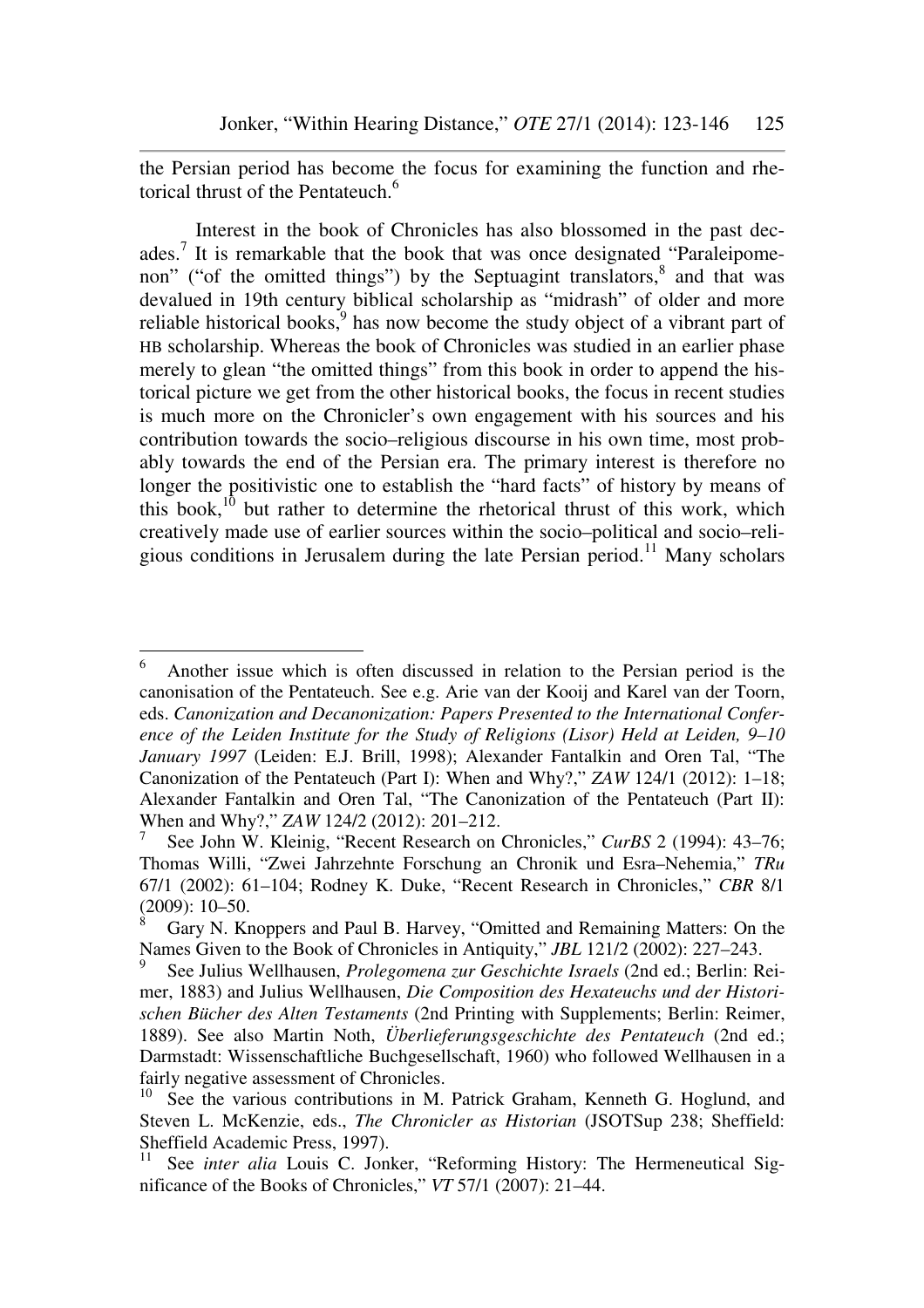therefore indicate that the "Cinderella" of biblical scholarship has emerged from her neglected status to become a shining princess.<sup>12</sup>

Given these developments in Chronicles and Pentateuchal scholarship respectively, it leads to the pertinent question whether the benefit of interaction between these two fields of scholarship is sufficiently exploited. This question, which forms the problem statement for my IOSOT main paper, will not be the focus of the present contribution. Here, I will rather provide a short overview of research in these fields over the past decades. The discussion serves as background to the broader discussion.

It is of course impossible to provide exhaustive research overviews of the history of Pentateuchal and Chronicles scholarship within the scope of the present article. Thomas Römer ironically remarks the following at the beginning of one of his essays on the Pentateuch: "Were somebody able to describe in a comprehensive way the present state of the pentateuchal debate in a couple of pages, he should be given an award for scientific conciseness."<sup>13</sup> Like him, I also do not aspire to receive such an award!

I will rather limit my focus here to the two recent debates in Pentateuchal scholarship mentioned above, namely the extent of the literary work and the issue of Persian imperial authorisation of the Torah. These issues hold the potential for (and have already stimulated) some interaction with Second Temple literature in general, and Chronicles in particular.

With reference to Chronicles scholarship I will limit my research overview to different theories on the Chronicler's *Vorlage*, as well as to a relatively new focus in Chronicles research, namely the relationship between historiography and identity negotiation. These scholarly issues may also provide interesting interfaces with the field of Pentateuchal scholarship.

## **B RECENT DEVELOPMENTS IN PENTATEUCH SCHOLARSHIP**

It is common knowledge that the classical Documentary Hypothesis of Julius Wellhausen and source criticism as method have come under great pressure in OT scholarship in the second half of the 20th century, to the extent that the editors of a recent volume speak of a "breakdown" in this field.<sup>14</sup> Furthermore, the tradition–historical approach of particularly Martin Noth, in which the relationship between the Tetrateuch and Deuteronomistic History was explained, has

<sup>12</sup> The first reference to Chronicles as the former "Cinderella" of biblical scholarship appeared in Kleinig, "Chronicles," 1.

<sup>13</sup> Thomas Römer, "Extra–Pentateuchal Biblical Evidence for the Existence of a Pentateuch? The Case of the 'Historical Summaries,' Especially in the Psalms," in *The Pentateuch: International Perspectives on Current Research* (ed. Thomas B. Dozeman; FAT 78; Tübingen: Mohr Siebeck, 2011), 471.

<sup>14</sup> Dozeman, *Pentateuch, Hexateuch*, 1.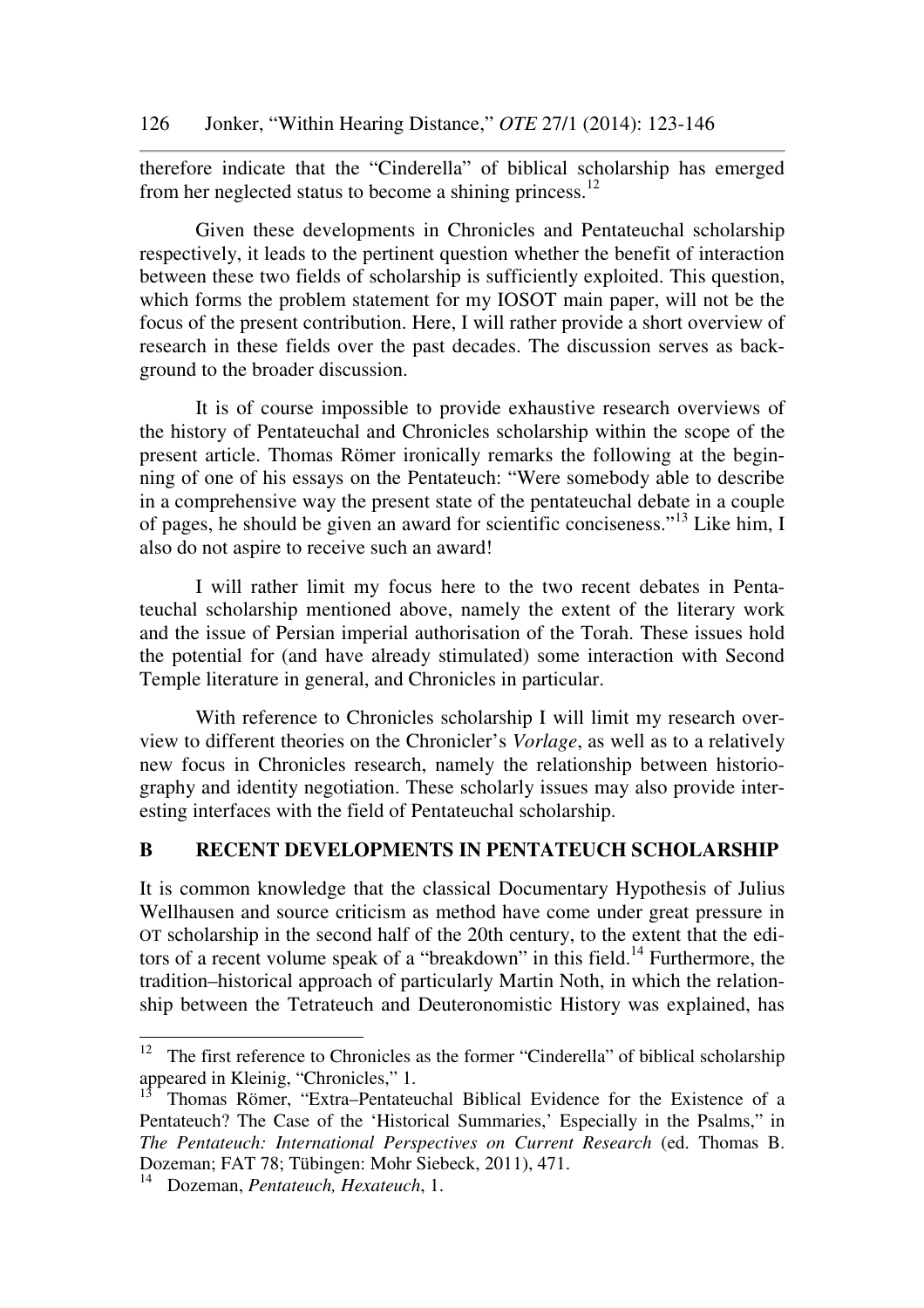been emended through different stages until one can also speak of a "breakdown" in this area. Newer redaction–historical approaches have shown that the history of formation of the Pentateuch and Joshua–2 Kings cannot and should not be treated independently.<sup>15</sup> This insight, in turn, prompted new questions about the extent of the literary work(s) at the beginning of the HB canon, and about the criteria one should use when distinguishing these literary works from one another.<sup>16</sup>

Konrad Schmid has aptly shown that the state of the discipline during the biggest part of the 20th century was dominated by some sort of a gentlemanly compromise between Martin Noth and Gerhard von Rad and their respective theories of a Tetrateuch plus Deuteronomistic History (Noth), or a Hexateuch (Von Rad), which were in fact incompatible.<sup>17</sup> Schmid concludes: "Recent scholarship . . . has shown that this compromise can no longer be maintained, because it leads to major problems that can no longer be overlooked."<sup>18</sup> The separation of the Tetrateuch (or Pentateuch) and the so–called Deuteronomistic History has therefore become untenable in recent scholarship. Scholars such as John van Seters, Hans Heinrich Schmid and Rolf Rendtorff,<sup>19</sup> and more recently *inter alia* Erhard Blum, Eckart Otto and Konrad Schmid himself, $^{20}$  have contributed to the development of alternative theories to explain

<sup>15</sup> <sup>15</sup> See, e.g. the results summarised in the various contributions in Dozeman, *Pentateuch, Hexateuch*; and Thomas B. Dozeman, ed., *The Pentateuch: International Perspectives on Current Research* (trans. A. C. Hagedorn; FAT 78; Tübingen: Mohr Siebeck, 2011).

<sup>&</sup>lt;sup>16</sup> See particularly the debate between Blum, "Woran Erkennt Man?" and Kratz, "The Pentateuch in Current Research."

<sup>&</sup>lt;sup>17</sup> See Konrad Schmid, "The Emergence and Disappearance of the Separation Between the Pentateuch and the Deuteronomistic History in Biblical Studies," in Thomas B. Dozeman, ed., *Pentateuch, Hexateuch, or Enneateuch: Identifying Literary Works in Genesis through Kings* (AIL 8; Atlanta: SBL, 2011), 15: "To exaggerate for a moment, please forgive me if I describe the 'separation model' as a success only because of an explicit, but misguided, compromise between Martin Noth and Gerhard von Rad. To be sure, Martin Noth and Gerhard von Rad were among the most talented and gift ed scholars of their time, but it was precisely their high reputation that allowed them to establish together—though ironically also to a certain extent *against* each other—a redactional model for the Enneateuch (Genesis–Kings) that was mainly based on a gentleman's agreement rather than on good arguments."

<sup>&</sup>lt;sup>18</sup> Schmid, "Emergence and Disappearance," 16.

<sup>19</sup> See John van Seters, *Abraham in History and Tradition* (New Haven: Yale University Press, 1975); Hans H. Schmid, *Der sogenannte Jahwist* (Zürich: Theologischer Verlag, 1976); Rolf Rendtorff, *Das überlieferungsgeschichtliche Problem des Pentateuch* (vol. 1; Berlin: Walter de Gruyter, 1977).

<sup>20</sup> See Erhard Blum, *Die Komposition der Vätergeschichte* (Neukirchen–Vluyn: Neukirchener Verlag, 1984); Erhard Blum, *Studien zur Komposition des Pentateuch* (Berlin: Walter de Gruyter, 1990); Eckart Otto, *Das Deuteronomium im Pentateuch und Hexateuch: Studien zur Literaturgeschichte von Pentateuch und Hexateuch im*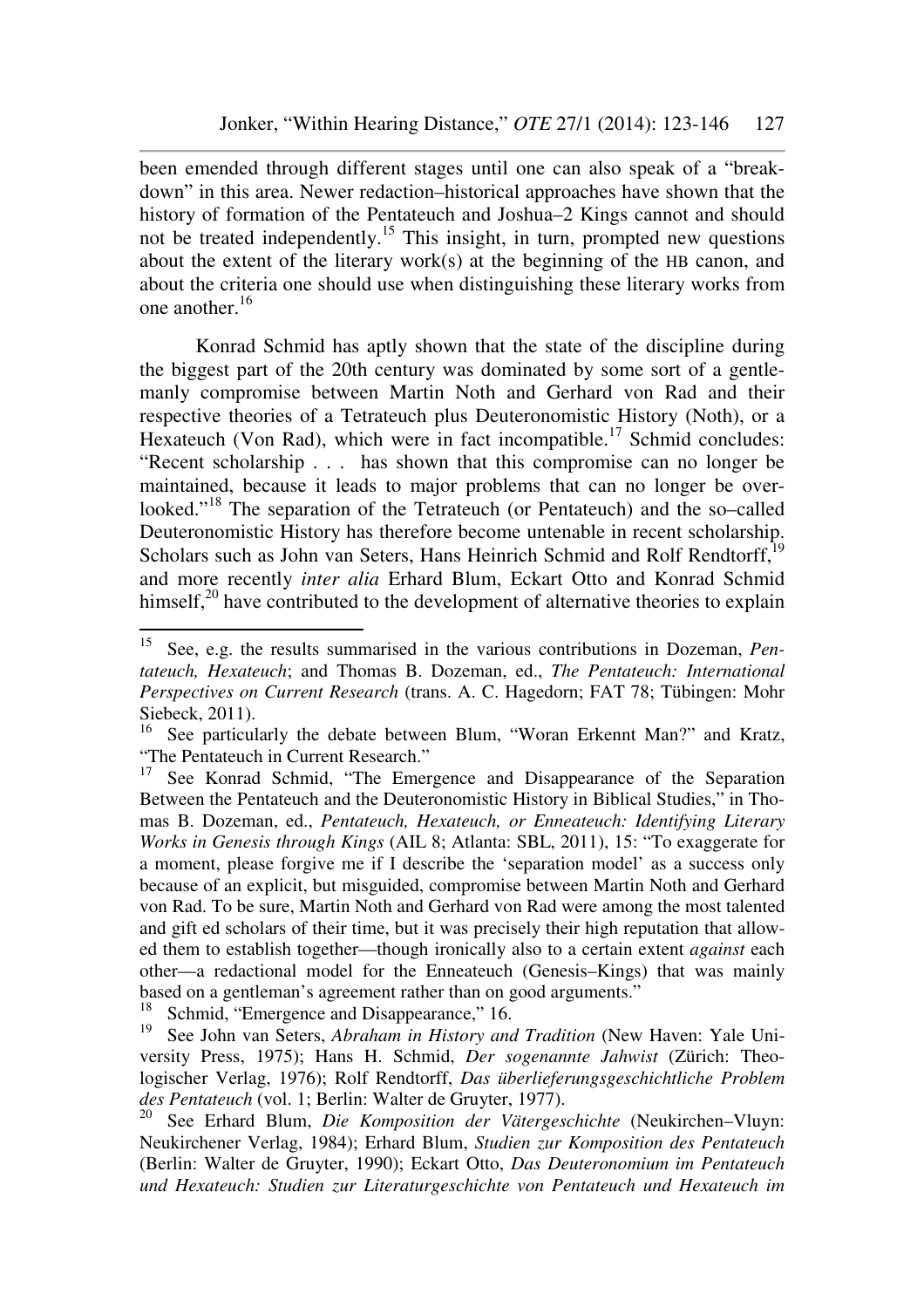the extent and formation of the literary work(s) at the beginning of the biblical canon. Various recent volumes and essay collections document this new phase in scholarship.<sup>21</sup> Without attempting to summarise all the main positions and variations that have developed in recent years, the following main insights can be mentioned: firstly, the broader framework of a Henneateuch (stretching from Genesis to 2 Kings) is more appropriate for describing the formation of the literary work(s) at the beginning of the biblical canon. This broader literary framework at least provides a basis for overcoming the untenable separations which previous models suggested. Secondly, within this broader framework various stages of formation and different combinations of materials can be envisioned.<sup>22</sup> Instead of working with well–defined D and P sources like in the classical source critical model, scholars now suggest that these stages of formation could be the result of different phases of deuteronomistic and priestly redactions.<sup>23</sup> Thirdly, one should probably reckon with a "proto–deuteronomistic history" contained in a literary unit in (pre–stages) of Samuel–Kings.<sup>24</sup> Fourthly, the book of Genesis is probably a later addition to an extended version of a deuteronomistic history which stretched from Exodus tot 2 Kings.<sup>25</sup>

*Lichte des Deuteronomiumrahmens* (Tübingen: Mohr Siebeck, 2000); Schmid, *Literaturgeschichte*, 2008.

<sup>21</sup> See *inter alia* Jan–Christian Gertz, Konrad Schmid and Markus Witte, eds., *Abschied vom Jahwisten: Die Komposition des Hexateuch in der jüngsten Diskussion* (Berlin: Walter de Gruyter, 2002); Thomas B. Dozeman, *A Farewell to the Yahwist? The Composition of the Pentateuch in Recent European Interpretation* (SBLSymS 34; Atlanta: SBL, 2006); Schmid, *Literaturgeschichte*; Dozeman, *Pentateuch, Hexateuch*; Dozeman, *Pentateuch: International Perspectives*; Schmid, *Deuteronomy in the Pentateuch*.

See e.g. the variations suggested in the following: Reinhard Achenbach, "Pentateuch, Hexateuch und Enneateuch : Eine Verhältnisbestimmung," *ZABR* 11 (2005): 122–154; Thomas Römer, "How Many Books (Teuchs): Pentateuch, Hexateuch, Deuteronomistic History, or Enneateuch?," in *Pentateuch, Hexateuch, or Enneateuch: Identifying Literary Works in Genesis through Kings* (ed. Thomas B. Dozeman; AIL 8; Atlanta: SBL, 2011), 25–42; Römer, "Extra–Pentateuchal"; Blum, "How Can One Recognize?"; Erhard Blum, "The Decalogue and the Composition History of the Pentateuch," in *The Pentateuch: International Perspectives on Current Research* (ed. Thomas B. Dozeman; trans. A, C. Hagedorn; FAT 78; Tübingen: Mohr Siebeck, 2011), 289–301; Gary N. Knoppers, "Parallel Torahs and Inner–scriptural Interpretation: The Jewish and Samaritan Pentateuchs in Historical Perspective," in *The Pentateuch: International Perspectives on Current Research* (ed. Thomas B. Dozeman; trans. A. C. Hagedorn; FAT 78; Tübingen: Mohr Siebeck, 2011), 507–531. See particularly the work of Blum, *Die Komposition*; Blum, *Studien zur Komposition*.

<sup>24</sup> See e.g. Erik Aurelius, *Zukunft jenseits des Gerichts: Eine Redaktionsgeschichtliche Studie zum Enneateuch* (Berlin: Walter de Gruyter, 2003).

<sup>&</sup>lt;sup>25</sup> Erhard Blum, "Die literarische Verbindung von Erzvätern und Exodus: Ein Gespräch mit neueren Endredaktionshypothesen," in *Abschied vom Jahwisten: Die*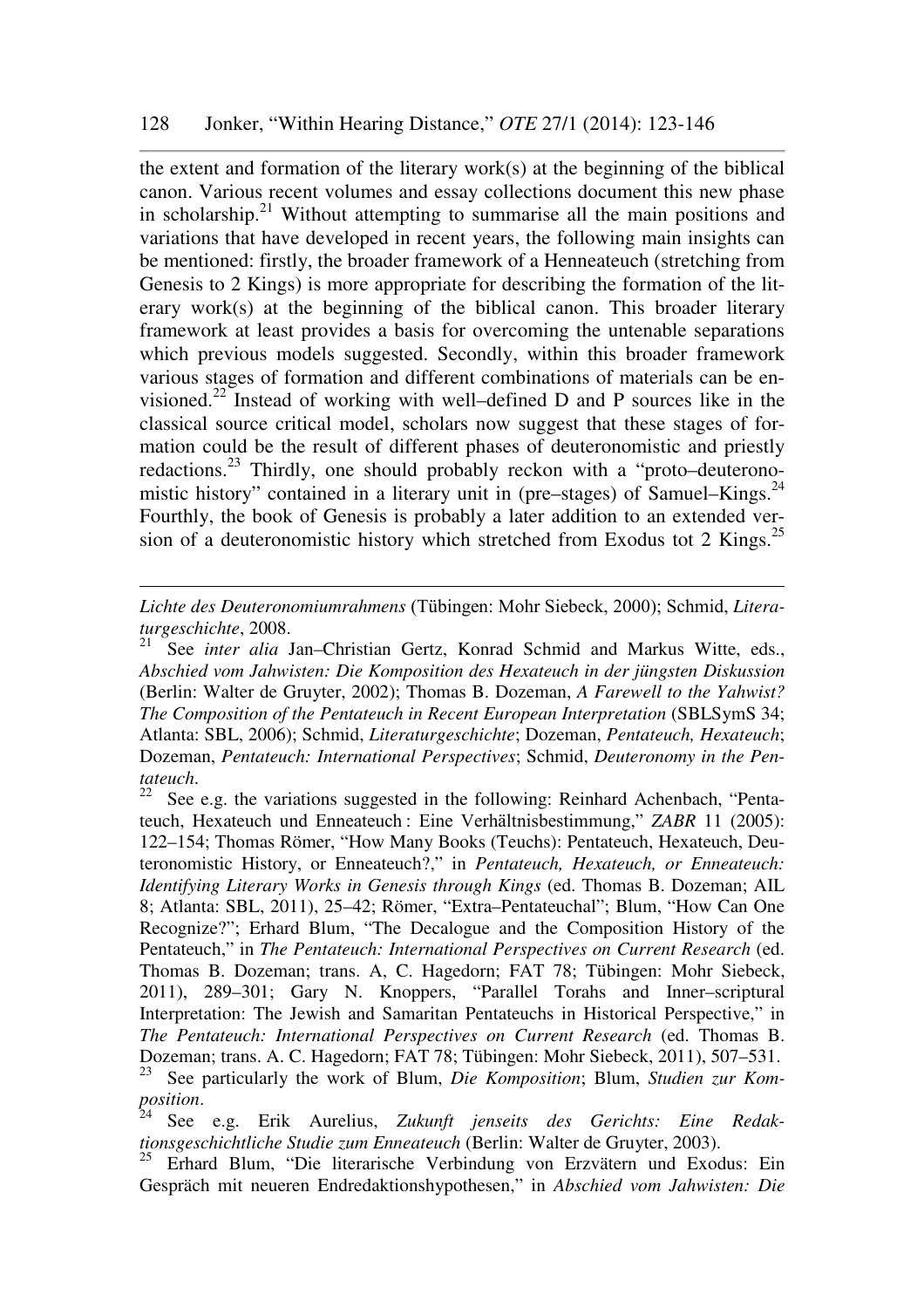And lastly, the formation of a Pentateuch within the broader framework as described above is probably a later phase which is placed in the Persian era.<sup>26</sup>

This brings me then to the second main issue discussed in Pentateuch scholarship, namely the supposed Persian imperial authorisation of the Torah. Of all the different configurations of literary works suggested in the scholarship summarised above, only the Pentateuch is canonically attested. The Pentateuch functions as the first major part of the HB canon, and also has a parallel in the Samaritan Pentateuch tradition.<sup>27</sup> This fact of course poses the critical question to recent Henneateuch theories of how, when and why did the well–attested Pentateuch got separated from the broader literary work? As already indicated above, the response to the question is to assume that the Pentateuch emerged as a separate part of the canon probably in the middle of the Persian era.

Numerous publications of recent years have tackled the problem of how the Pentateuch became the Torah during the postexilic period.<sup>28</sup> Within this debate the theory of a Persian imperial authorisation of the Pentateuch plays a central role. This theory is normally attributed to Peter Frei's work,<sup>29</sup> although Erhard Blum also came to similar conclusions in his research.<sup>30</sup> Frei's theory

<sup>26</sup> Konrad Schmid indicates: "Die Formulierung der Tora, also die Ausgrenzung und literarische Konstitutierung von Gen–Dtn also einer eigenen Grösse, ist einer der wich-tigsten literaturgeschichtlichen Vorgänge der Perserzeit. . . . Mit ihr entsteht der sach-liche und historische Kern des späteren alttestamentlichen Kanons." See Schmid, *Literaturgeschichte*, 174. Thomas Römer concurs with other scholars in his view that the rise of the Pentateuch should be seen as "a compromise between the Deuteronomistic and Priestly groups in the middle of the Persian period in order to provide an identity to rising Judaism. Cutting off the books of Joshua to Kings reflects the desire both to accept the loss of political autonomy and also to provide a document acceptable to Jews and Samaritans. According to this model, the Pentateuch results from a political and theological will to relegate the books relating to the conquest and the history of the monarchy to a 'secondary status.'" See Römer, "How Many Books [Teuchs]?,"  $28-29$ .<br> $^{27}$  Knoppers "Pars

 $\frac{27}{28}$  Knoppers, "Parallel Torahs."

 $\overline{a}$ 

<sup>28</sup> See e.g. Knoppers and Levinson, *Pentateuch as Torah*. The first essay in this volume that by Konrad Schmid, contains a very elaborate literature list on this issue in his first footnote.<br> $^{29}$  See particular

See particularly Frei's original formulation of the theory in Peter Frei and Klaus Koch, *Reichsidee und Reichsorganisation im Perserreich* (OBO 55; Fribourg: Universitätsverlag Freiburg Schweiz, 1984), and republished in Peter Frei and Klaus Koch, "Zentralgewalt und Lokalautonomie im achämenidischen Keinasien," *Transeuphratène* 3 (1990): 157–171. An English summary appeared in Frei, "Persian Imperial Authorization."

<sup>30</sup> See Blum, *Studien zur Komposition*, 333–360, as well as Erhard Blum, "Esra, Die Mosethora und die Persische Politik," in *Religion und Religionskontakte im Zeitalter* 

*Komposition des Hexateuch in der jüngsten Diskussion* (ed. Jan–Christian Gertz, Konrad Schmid and Markus Witte; Berlin: Walter de Gruyter, 2002), 119–156.<br><sup>26</sup> Konrad Schmid indicates: "Die Formulierung der Tora also die Ausgrenzu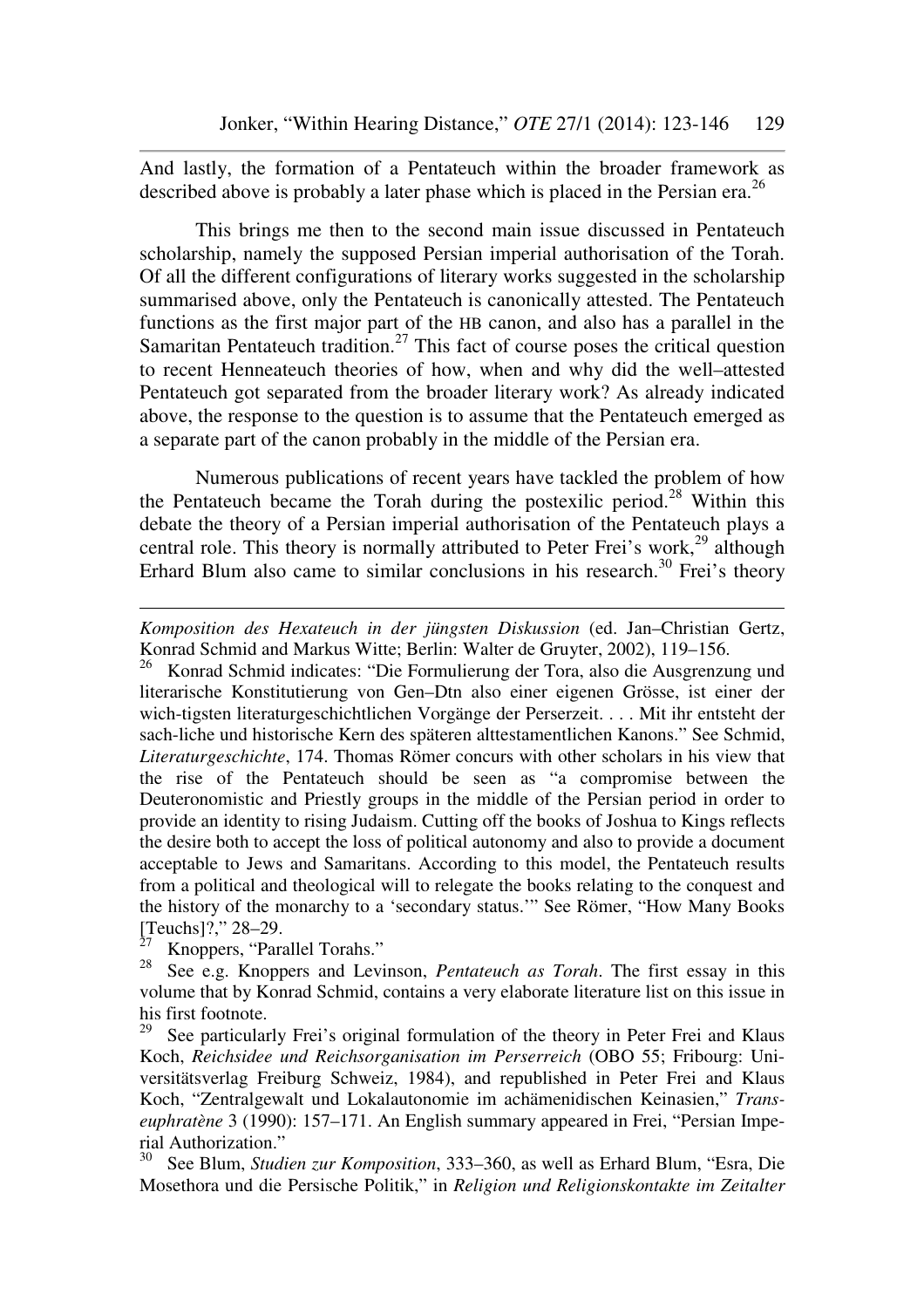boils down to the following: On account of the Persian Empire's fairly tolerant political attitude towards the nations under their imperial rule, it is hypothesised that the central Persian government authorised local political, cultic, religious and economic policies by means of legal documents. On account of some Ancient Near Eastern examples Frei assumes that the Persian imperial court approved and sealed certain local laws and regulations. With reference to Ezra 7:12–26, a text that indicates that Artaxerxes and "his seven counselors" commissioned Ezra to make inquiries about Judah and Jerusalem "according to the law of your God, which is in your hand . . . ." Peter Frei concluded that the Pentateuch might have been an example of such an imperially authorised document. $31$ 

Erhard Blum approached the matter somewhat differently, but also came to the conclusion that priestly families of Jerusalem and major landowners of Judah were forced by the Persian imperial authority to come up with one document which could serve as community constitution in Judah. These groups each had their own version of the history of origins of Israel, as witnessed in the priestly and deuteronomistic compositions (KP and KD) respectively. The Pentateuch was then a compromise between these two groups, and the two redactional processes resulted into the Pentateuch which was subsequently authorised by the Persian imperial court.

Initial responses strongly criticised this theory. The main opposition – particularly represented by the Iranologist, Josef Wiesehöfer – centred on the fact that there is no evidence that local legal codes were centrally registered and codified as imperial law in the Persian Empire.<sup>32</sup> Konrad Schmid argues that the criticism against the theory focused on a claim which Peter Frei never made, but which was the result of a misreading of Frei's work. Schmid indicates:

> [Frei] was interested in the legal *status* of the local norms authorized by the central administration, not in their central codification and archiving. For Frei, "imperial authorization" refers to a specific quality of the relevant laws, not to a process of establishing a central Persian law out of several local regulations (his emphasis).  $33$

*Der Achämeniden* (ed. Reinhard G. Kratz; Veröffentlichungen der Wissenschaftlichen Gesellschaft für Theologie 22; Gütersloh: Gütersloher Verlagshaus, 2001), 231–255.<br><sup>31</sup> See Jean Jouis Skole reading of Egre 7 in reappres to Freile theory in Sko. Intro

See Jean–Louis Ska's reading of Ezra 7 in response to Frei's theory in Ska, *Introduction*, 220–222.

<sup>32</sup> See Josef Wiesehöfer, "'Reichsgesetz' oder 'Einzelfallgerechtigkeit' : Bemerkungen zu Peter Freis These von der Achaimenidischen 'Reichsautorisation,'" *ZABR* 1 (1995): 36–46.

<sup>33</sup> Konrad Schmid, "The Persian Imperial Authorization as a Historical Problem and as a Biblical Construct: A Plea for Distinctions in the Current Debate," in *The Pentateuch as Torah : New Models for Understanding Its Promulgation and Acceptance*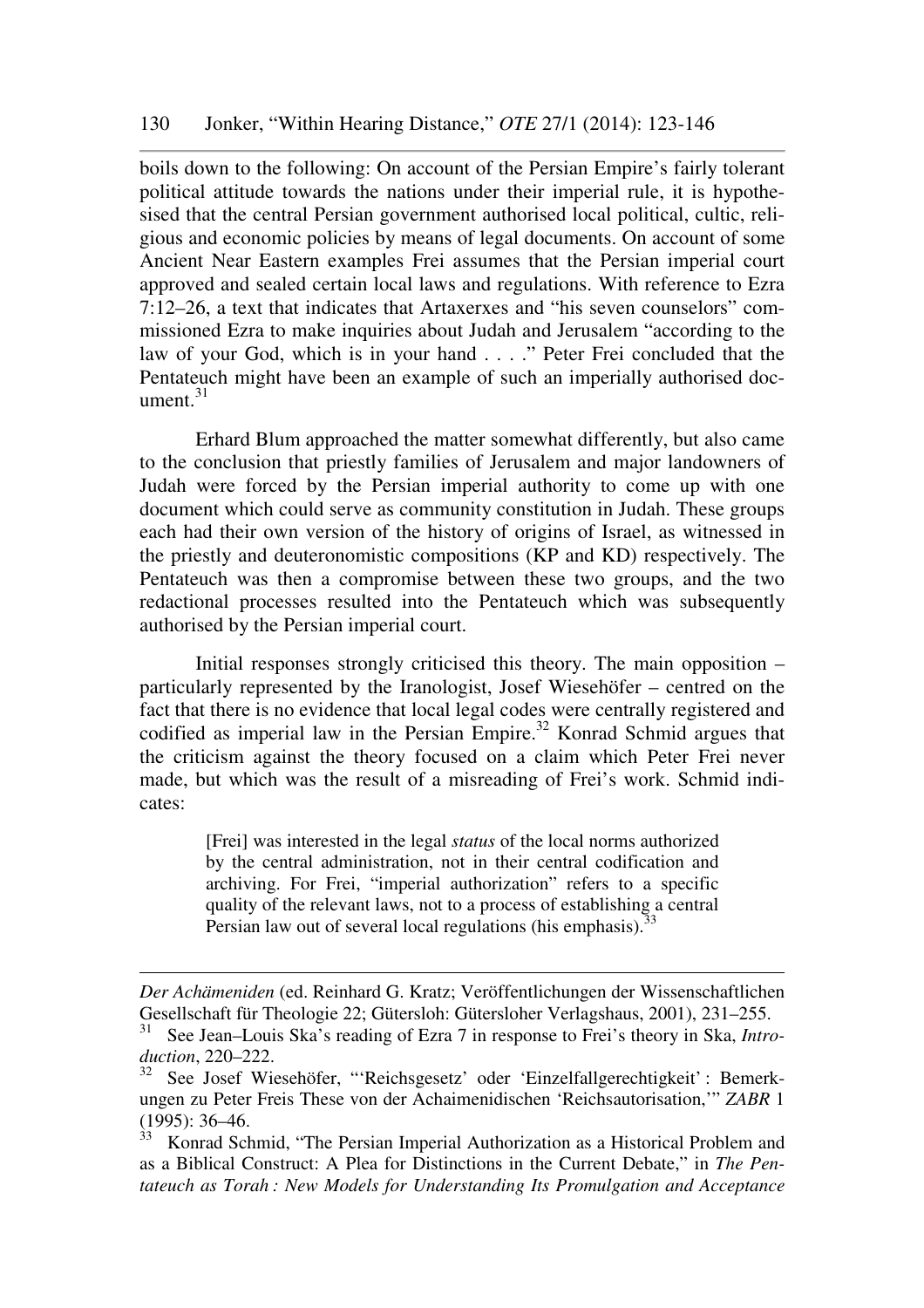Schmid therefore indicates:

Our question cannot be: "Did a Persian Imperial Authorization exist?" but must be, rather: "How can we best describe processes whereby Persian authorities created local autonomy – processes that are only to be expected and that can be substantiated beyond any doubt?" Accordingly, we have to differentiate the issue of the relation between the establishment of the Torah and Persian policy. Here, too, the question is not whether this relation is to be assumed or rejected *as a whole* but *how and in what manner* the Torah is connected to its historical Persian context, and what political forces influenced its creation.<sup>34</sup>

This point of view signifies an attempt to bring greater nuance into the debate.

The greater nuance which came into the discussion during the last decade can particularly be observed in two essay collections, both resulting from panel discussions on this topic at international conferences, namely the volumes edited by James Watts on the one hand, and Gary Knoppers and Bernard Levinson on the other hand.<sup>35</sup> Whereas the Watts volume (published in 2001) contained more voices arguing against the theory of Persian imperial authorisation,<sup>36</sup> the Knoppers–Levinson volume (published in 2007) already brings a re–appreciation of certain aspects of the model. Although the last–mentioned volume does not provide an own conclusion after all the contributions, Rainer Albertz in his very positive review of the book summarises the outcome of the (often contrastive) deliberations in the following three points:

> First, the process of the edition and promulgation of the Pentateuch seems to have come to an end already in the Persian period; since the early Hellenistic period the authority of the Torah was widely accepted . . . Second, the authorization of the Torah cannot sufficiently be explained by an ongoing internal scribal discussion . . . It must have included a public or even an institutional aspect as the biblical tradition and Greek parallels show . . . Third, the promulgation of the Pentateuch probably was a process, in which three dif-

<sup>(</sup>ed. Gary N. Knoppers and Bernard M. Levinson; Winona Lake: Eisenbrauns, 2007), 29.

Schmid, "The Persian," 27.

<sup>&</sup>lt;sup>35</sup> Watts, *Persia and Torah*; Knoppers and Levinson, *Pentateuch as Torah*.<br><sup>36</sup> Hogodom "Persia and Torah" 68 states: "All the essays make fairly clea

Hagedorn, "Persia and Torah," 68 states: "All the essays make fairly clear that the evidence available does not support the thesis of P. Frei." He continues, however, to indicate that more nuanced views have also been expressed in the same volume: "At the same time it becomes apparent that we have to assume some Persian influence on local affairs, but it is doubtful that the 'first supranational empire of the Mediterranean' [with reference to Frei's own expression] really interfered in the codification of the Torah."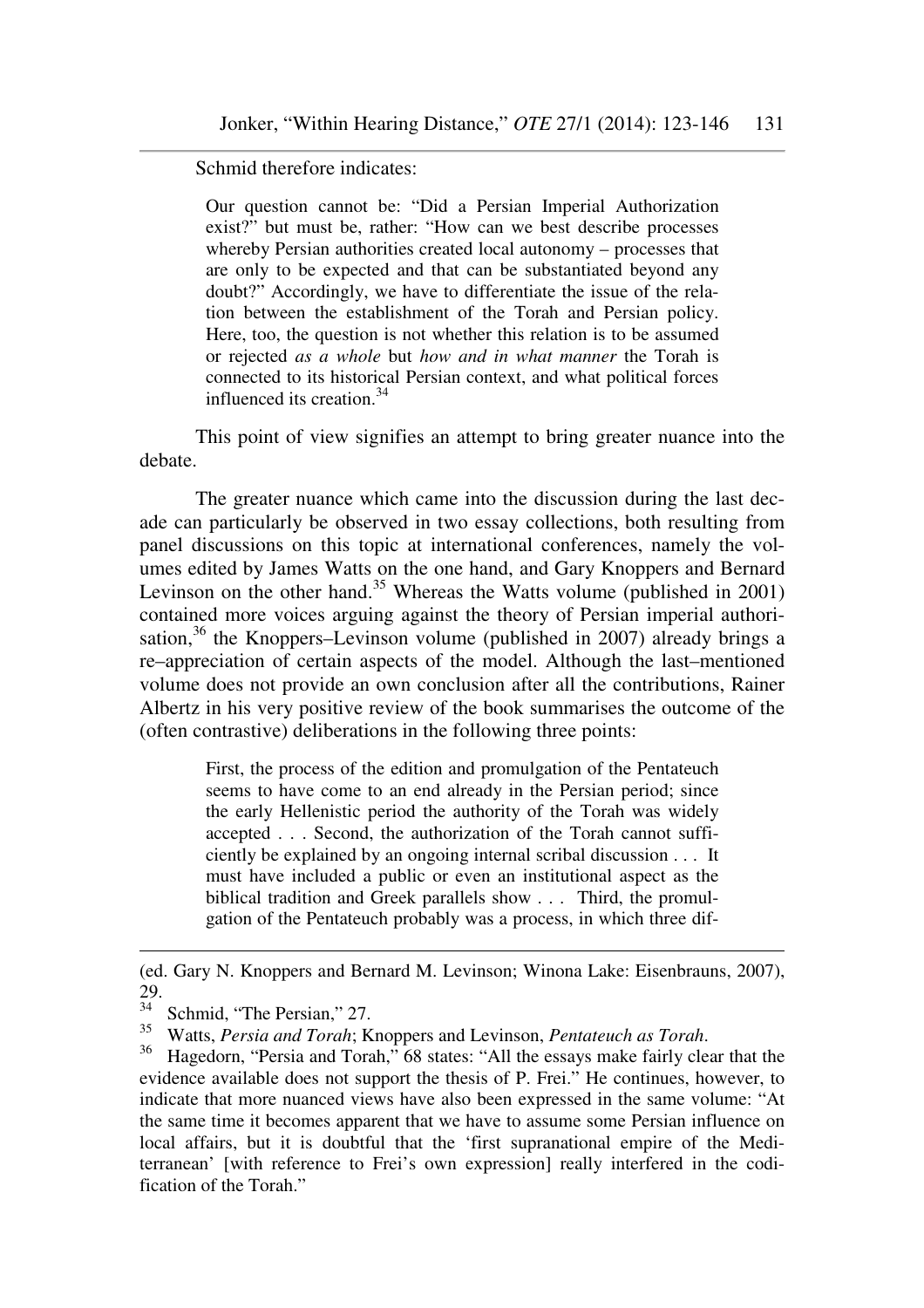ferent parties were involved. It can no longer be explained as an internal Judean activity, at least, the proto–Samaritans have to be included . . . Moreover, . . . there must have been an external political force, which insisted on an agreement between the Judeans and the proto–Samaritans. Even if one questions the specific model of a Persian imperial authorization in this connection, one should perhaps think of a specific interest of the Persians in limiting the rivalries between their provinces Judah and Samaria, after these had become the south western borderline to independent Egypt. $37$ 

Together with this appraisal by Albertz, the weight of the debate is shifting towards a position where it is generally accepted that the promulgation and acceptance of the Pentateuch as Torah happened in the Persian period and was most–probably influenced by some imperial pressure, but that the primary need arose from the Yehudite community itself. Jean–Louis Ska summarises this position as follows:

> The primary purpose of the Pentateuch, for whoever reads it as a whole, is not to regulate life within a province of the Persian Empire but to define the conditions of membership in a specific community called "Israel." . . . The internal justifications are therefore dominant. . . . Instead of letting itself be assimilated or become just another province in the vast Empire, Postexilic Israel wanted to safeguard its identity. Persian politics gave it the opportunity to do this. $38$

With this summary we can now move over to an overview of recent developments in Chronicles scholarship. As indicated in the introduction to this article, the Persian period was formative to both the Pentateuch and Chronicles. Due to this formative nature of the Persian period to both these bodies of literature, a comparative study might bring us to a better understanding of how scholarship on these two corpora can potentially benefit one another.

# **C RECENT DEVELOPMENTS IN CHRONICLES SCHOLARSHIP**

The blossoming of Chronicles studies is very clearly witnessed in the vast number of publications that appeared in the past two decades, *inter alia* at least twelve commentary volumes or more since 2000.<sup>39</sup> The focus of Chronicles

<sup>&</sup>lt;sup>37</sup> Rainer Albertz, "The Pentateuch as Torah: New Models for Understanding Its Promulgation and Acceptance," *JSJ* 40/3 (2009): 424.

<sup>38</sup> Ska, *Introduction*, 226.

<sup>39</sup> See (in chronological order) Steven S. Tuell, *First and Second Chronicles* (IBC; Louisville: Westminster John Knox Press, 2001); John Jarick, *1 Chronicles* (Sheffield: Sheffield Academic Press, 2002); Gary N. Knoppers, *1 Chronicles 1–9: A New Translation with Introduction and Commentary* (1st ed.; New York: Doubleday, 2003); Gary N. Knoppers, *1 Chronicles, 10–29: A New Translation with Introduction and Commentary* (1st ed.; New York: Doubleday, 2004); Steven L. McKenzie, *1 & 2*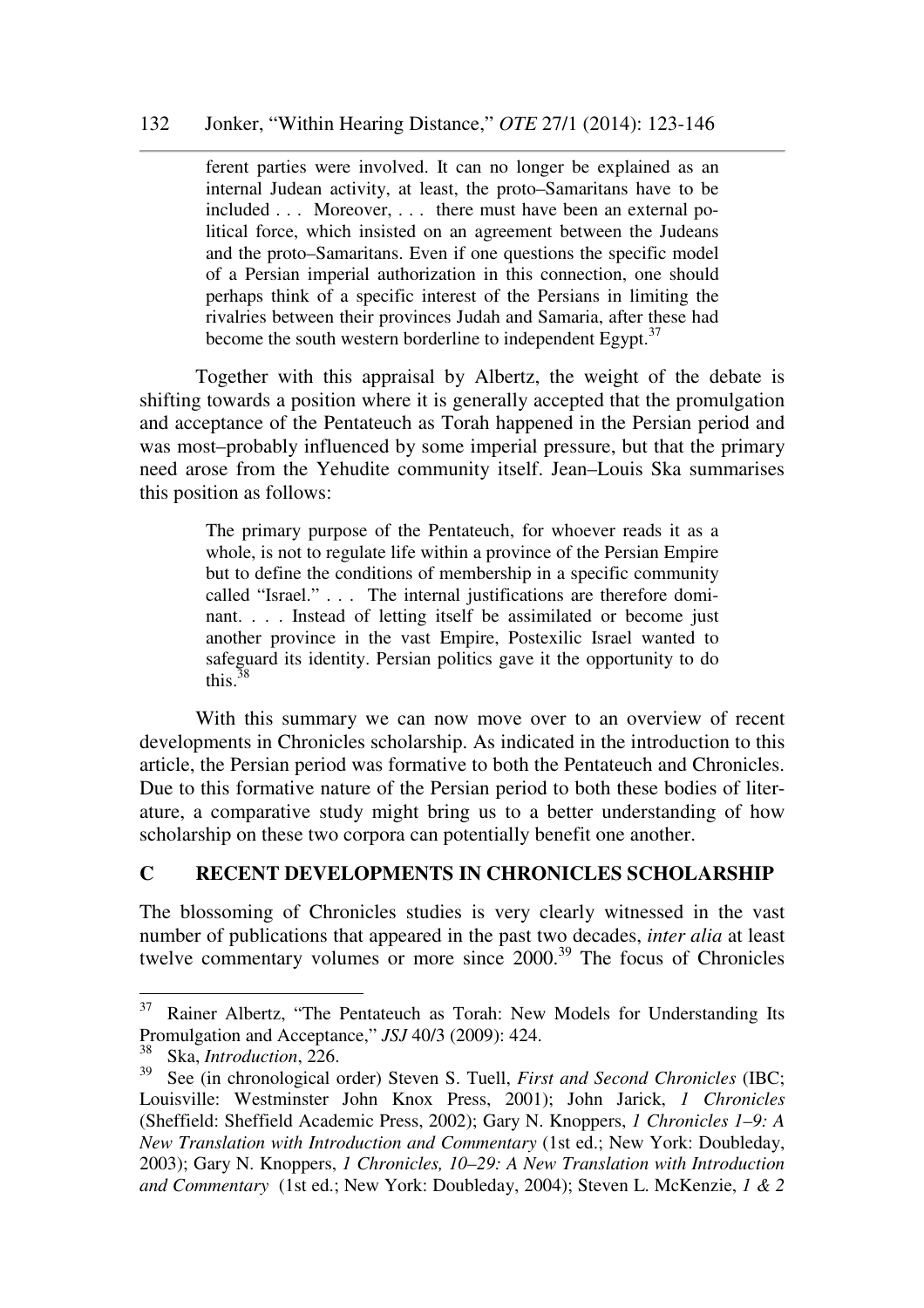scholarship has moved from the days of Hugh Williamson's commentary in the 1980's when proving the distinct authorship of Chronicles *vis–à–vis* Ezra– Nehemiah was a prominent theme, to a phase where the distinct ideology of the book emerged as main interest (particularly through the work of Sarah Japhet).<sup>40</sup> Again, I do not aspire to receive an award for conciseness in summarising all trends in Chronicles scholarship here – the recently published overviews of Thomas Willi and Rodney Duke may be consulted for that.<sup>41</sup> However, I will concentrate on two themes which may prove to be helpful for the present argument.

The first is the debate about the *Vorlage(n)* of Chronicles. It is obvious for any reader of Chronicles that the writer(s) had some form of Samuel–Kings available which was used as major source. This has been the consensus since 19th century scholarship, and until today most comparative studies depart from this presupposition. In the past two decades this consensus view came under scrutiny, particularly sparked off by an alternative view expressed by Graeme Auld.<sup>42</sup> Auld concedes that Chronicles does follow Samuel–Kings in content, but both these works used a common non–Deuteronomistic source text. Auld calls this presumed source text "The Book of Two Houses" (referring to the House of Yahweh and the House of David), and he claims that the common

*Chronicles* (AOTC; Nashville: Abingdon Press, 2004); Pieter B. Dirksen, *1 Chronicles* (Leuven: Peeters, 2005); Ralph W. Klein, *1 Chronicles* (Hermeneia; Minneapolis: Fortress Press, 2006); John Jarick, *Two Chronicles* (Sheffield: Sheffield Phoenix Press, 2007); Thomas Willi, *Chronik (1 Chr 1,1–10, 14)* (BKAT 24/1; Berlin: Neukirchener Verlag, 2009); Mark J. Boda, *1–2 Chronicles* (Carol Stream: Tyndale House Publishers, 2010); Ralph W. Klein, *2 Chronicles: A Commentary* (Hermeneia; Minneapolis: Fortress, 2012); Louis C. Jonker, *1 & 2 Chronicles* (Understanding the Bible Commentary Series; Grand Rapids: Baker Books, 2013). See a discussion of further resources for Chronicles studies in Duke, "Chronicles," 36–38.

 $\overline{a}$ 

<sup>40</sup> Hugh G. M. Williamson, *1 and 2 Chronicles* (Grand Rapids: Eerdmans, 1982); Sara Japhet, *I & II Chronicles: A Commentary* (London: SCM Press, 1993); Sara Japhet, *The Ideology of the Book of Chronicles and Its Place in Biblical Thought* (Frankfurt: Peter Lang, 1997).

<sup>41</sup> For overviews of Chronicles scholarship, see Kleinig, "Chronicles"; Willi, "Zwei Jahrzehnte"; Duke, "Chronicles." The last–mentioned summarises the recent trends as follows in the abstract to his overview: "Most of the trends established by 1993 have continued with more depth and focus, although with a few challenges. These trends include: refining the distinctions between Chronicles and Ezra–Nehemia as coming from separate authors/editors; recognizing the integral role of the genealogies; and examining the literary artistry of the Chronicler. Newer trends include: pursuing the interplay between orality, on the one hand, and textuality and literacy, on the other; and bringing insights from an increasing sociological understanding of the Persian and Hellenistic periods in general. Recent years have also seen a wealth of new commentaries." See Duke, "Chronicles," 10.

<sup>42</sup> See his seminal formulation in A. Graeme Auld, *Kings Without Privilege: David and Moses in the Story of the Bible's Kings* (Edinburgh: T & T Clark, 1994).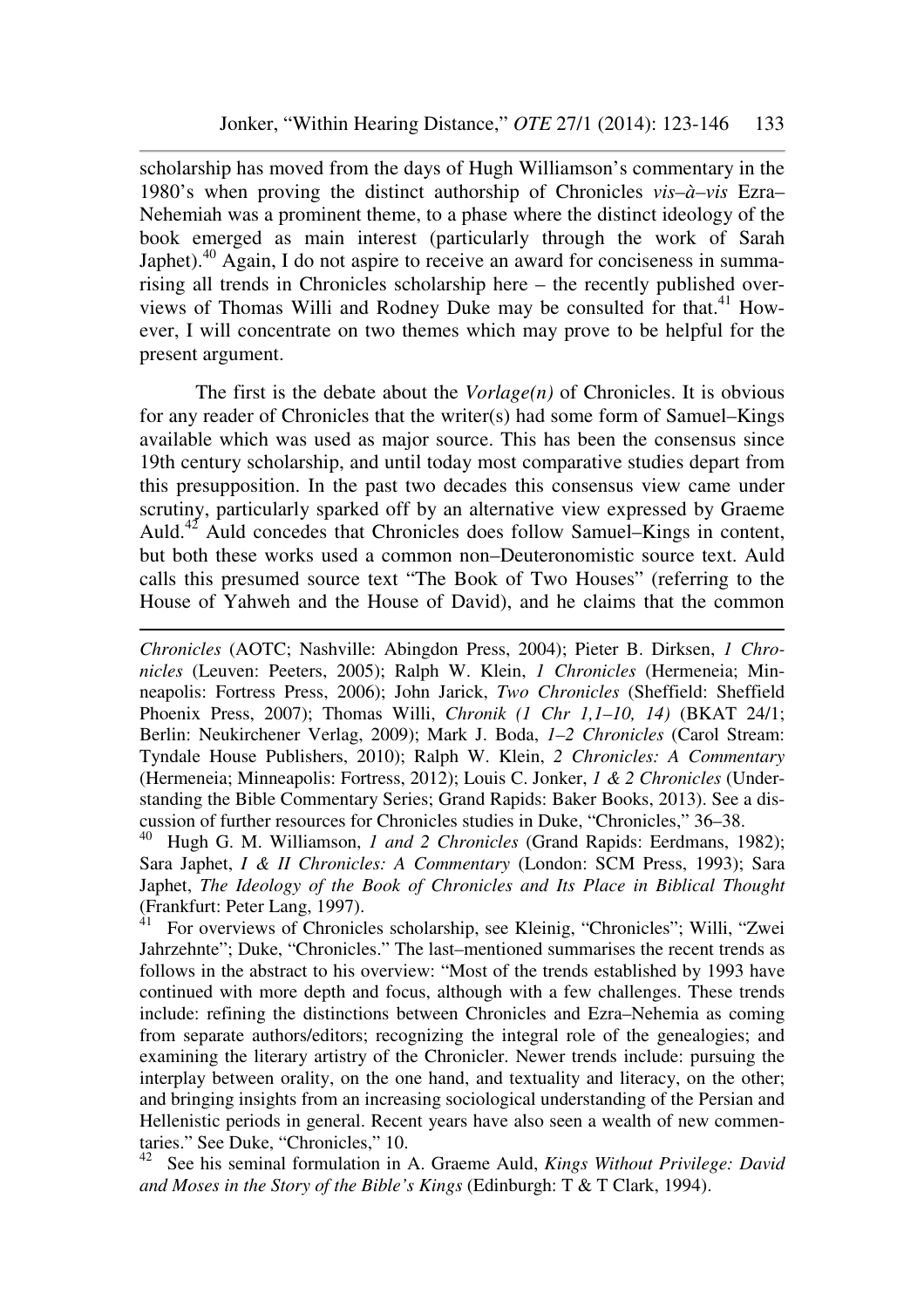material in Samuel–Kings and Chronicles respectively can be traced back to this book. Both these traditions, Samuel–Kings and Chronicles, made use of this common source, each according to its own ideological presuppositions. Auld illustrates this by showing how Samuel–Kings and Chronicles respectively made different use of the Moses and David traditions included in their common *Vorlage.*

Although Auld found some support for his thesis<sup>43</sup> – most recently in an adapted form in the work of Raymond Person $44$  – the majority of Chronicles scholars rather stay with the traditional view that the Chronicler made direct use of Samuel–Kings, and in doing so, adapted, omitted and added to create his own text.<sup>45</sup> However, since the discovery of the Qumran texts we have been cautioned not to over–interpret differences between Samuel–Kings and Chronicles. Particularly in the case of 4QSam<sup>a</sup> scholars have noticed that it often agrees with the material in MT 1 Chronicles and LXX Samuel, against MT Samuel. Chronicles scholars are therefore, particularly with reference to the Chronicler's use of Samuel, alert to the fact that different textual traditions might lurk behind Samuel and Chronicles respectively, and that textual criticism should form an important part of our methodological approach.

Whereas much research energy had been dedicated in recent years to the differences between Chronicles and Samuel–Kings, the latest trend is to reflect on the similarities between these literary traditions again.<sup>46</sup> With Samuel–Kings now generally considered to be the oldest part of the so–called Deuteronomistic History, the relationship of Chronicles to the Deuteronomistic tradition comes under scrutiny again. Gary Knoppers informatively put the following question

<sup>43</sup> See e.g., Craig Y. S. Ho, "Conjectures and Refutations: Is 1 Samuel xxxi 1–13 Really the Source of 1 Chronicles x 1–12?," *VT* 45/1 (1995): 82–106; Craig Y. S. Ho, "The Stories of the Family Troubles of Judah and David: A Study of Their Literary Links," *VT* 49/4 (1999): 514–531.

<sup>44</sup> See e.g., Raymond F. Person, *The Deuteronomic History and the Books of Chronicles: Scribal Works in an Oral World* (Atlanta: SBL, 2010).

<sup>45</sup> See Steven L. McKenzie, "The Chronicler as Redactor," in *The Chronicler as Author: Studies in Text and Texture* (ed. M. Patrick Graham and Steven L. McKenzie; JSOTSup; Sheffield: Sheffield Academic Press, 1999), 70–90 for a systematic criticism of Auld's position. See also Auld's response in: A. Graeme Auld, "What Was the Main Source of the Books of Chronicles?," in *The Chronicler as Author: Studies in Text and Texture* (ed. M. Patrick Graham and Steven L. McKenzie; JSOTSup; Sheffield: Sheffield Academic Press, 1999), 91–99. For good discussions on this issue, also consult the introductions to the following two recent commentaries: Knoppers, *I Chronicles 1–9*, 66–71; Klein, *1 Chronicles*, 30–44.

 $46$  See e.g., Ehud ben Zvi, "Are There Any Bridges Out There? How Wide Was the Conceptual Gap Between the Deuternomistic History and Chronicles?," in *Community Identity in Judean Historiography* (ed. Gary N. Knoppers and Kenneth A. Ristau; Winona Lake: Eisenbrauns, 2009), 59–86.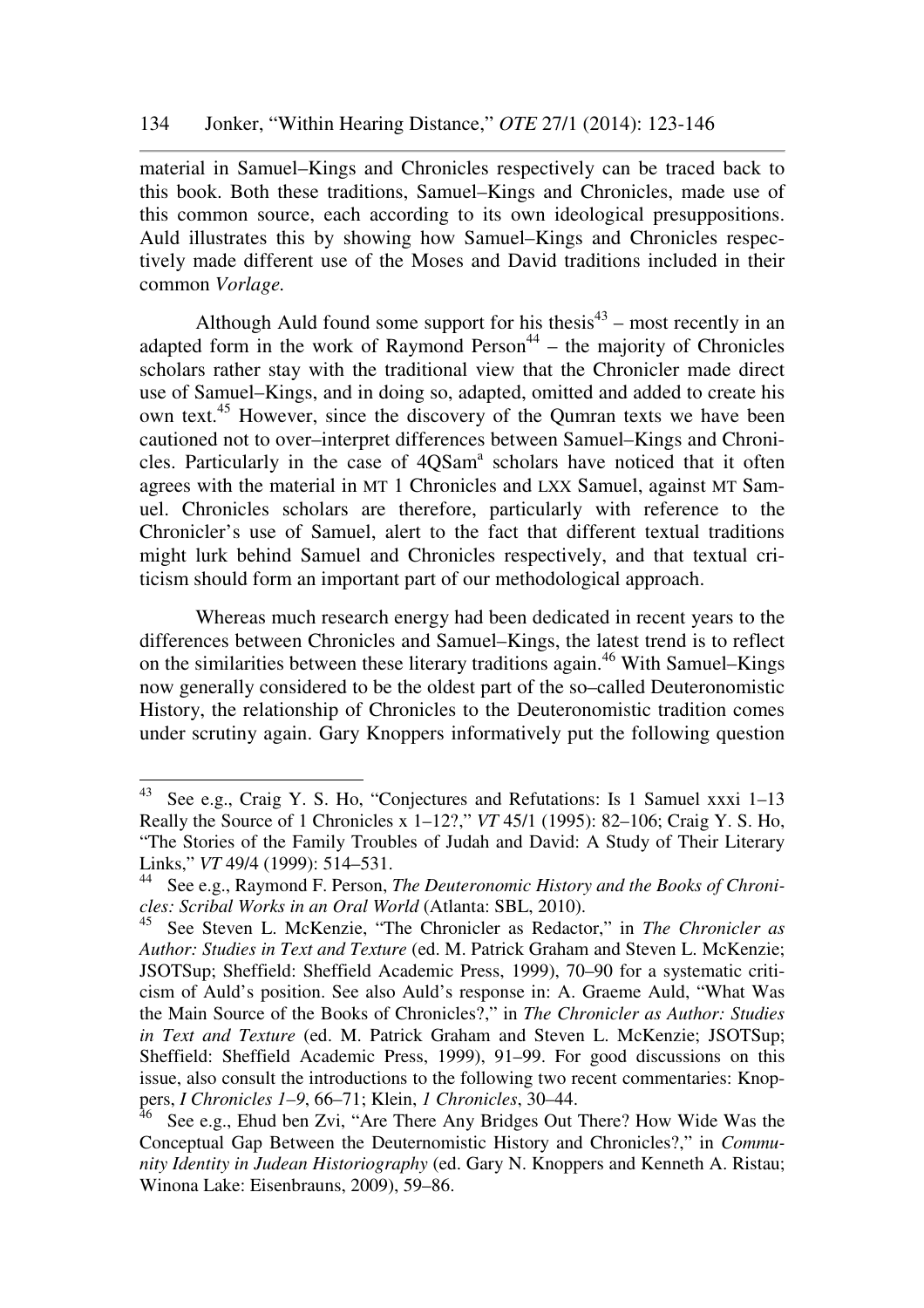in his paper at the previous (2010) IOSOT meeting in Helsinki: "Was the Chronicler a Deuteronomist?"<sup>47</sup> When investigating the nature, breadth and longevity of the Deuteronomistic tradition Knoppers asserts the following:

> [T]here seems to be no question that Deuteronomy exerted significant literary influence in Second Temple times. The question is how? .... In tackling the question of an ongoing Deuteronomistic school in Persian and Hellenistic times, one might enlist the postmonarchic work of Chronicles as a case study. The Chronistic work may be an appropriate test of the Deuteronomistic tradition hypothesis, because most agree that cardinal Deuteronomic and Deuteronomistic tenets were influential in shaping Chronistic theology. Similarly, almost all scholars would agree that the work of Samuel– Kings – edited by one or more Deuteronomists – was the main source employed in the composition of the Chronistic version of the monarchic past. In short, some sort of connection clearly exists between Chronicles and Deuteronomistic tradition.<sup>48</sup>

After examining the issue of Deuteronomism in Chronicles Knoppers cautiously comes to the following conclusion:

> The book of Chronicles is only one case and each case must be judged on its own merits, but analysis of this work suggests some caution about positing a continuous, long–enduring Deuteronomistic guild. We have seen that the Chronicler employs his Vorlagen of Samuel–Kings as a base text from which to construct his own distinctive history of the monarchy. On a variety of occasions, he even corrects his Deuteronomistic source toward the standards of Deuteronomy. Yet, the Chronicler creatively draws from other traditions as well, including the Priestly literature, to complement, correct, and complicate the Deuteronomistic version of the past. . . . It will not do, therefore, to situate Chronicles squarely within an ongoing Deuteronomistic tradition. . . . Rather than thinking of the Chronicler as a Deuteronomist, it may be better to think of the Chronicler as an individual author, who self–consciously imitates and revises Deuteronomistic texts as one important means to construct his own literary work.<sup>49</sup>

This view not only focuses our attention on the relationship between Chronicles and the Deuteronomistic tradition, but also on Chronicles' relationship to other traditions (particularly the Priestly tradition, which is also represented in the Pentateuch). Before spelling out the significance of this develop-

<sup>&</sup>lt;sup>47</sup> Gary N. Knoppers, "The Relationship of the Deuteronomistic History to Chronicles: Was the Chronicler a Deuteronomist?," in *Congress Volume Helsinki 2010* (ed. Martti Nissinen; VTSup; Leiden: Brill, 2012), 307–341.

<sup>&</sup>lt;sup>48</sup> Knoppers, "Relationship of the Deuteronomistic History to Chronicles," 308–309.<br><sup>49</sup> Knoppers, "Relationship of the Deuteronomistic History to Chronicles," 331–332

<sup>49</sup> Knoppers, "Relationship of the Deuteronomistic History to Chronicles," 331–332.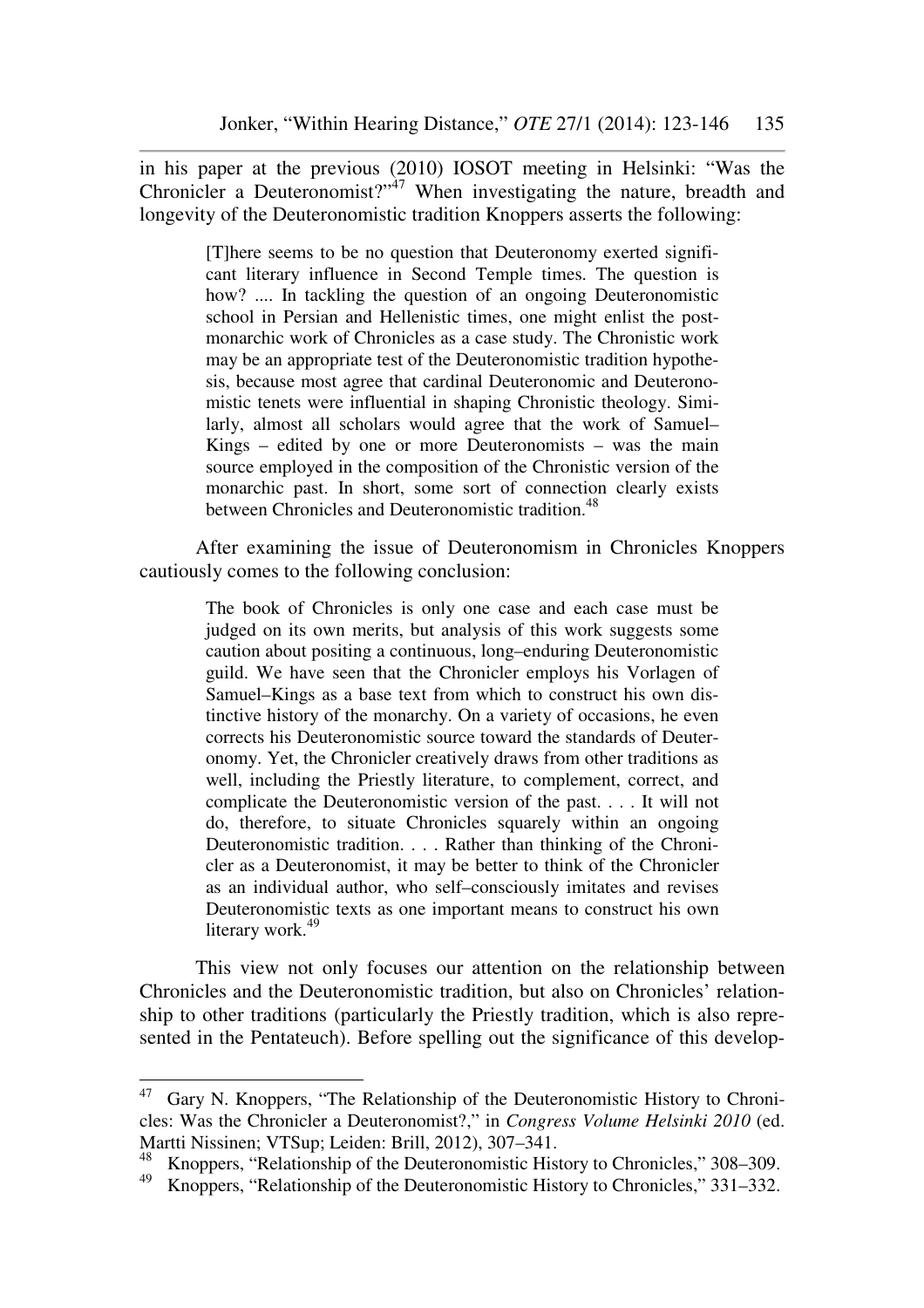ment in Chronicles studies for our present argument, we should also dwell on another development of recent years.

A second trend in Chronicles scholarship which should receive our attention here is the increasing employment of sociological models for understanding the ideology of this literature. A subfield in this movement has started focusing on the issue of identity negotiation of the Yehudite community in the Persian period<sup>50</sup> – a direction in Chronicles scholarship to which I have also contributed.<sup>51</sup> Now that Chronicles scholars no longer focus exclusively on the historicity of the materials, the rhetorical dynamics of this ancient historiography within its context of origin receive considerable attention. The relationship between Chronicles and processes of identity negotiation in the Persian period has therefore come under scrutiny in recent publications.<sup>52</sup> Scholars pur-

 $50\,$ <sup>50</sup> A consensus seems to be growing in Chronicles scholarship that this book's origin should be sought in the late Persian period, probably around the middle of the fourth century B.C.E.. For a discussion of the various views and arguments, see the overview of Duke, "Chronicles,"  $16-20$ .<br> $^{51}$  See Louis C, Jonker "Refer

See Louis C. Jonker, "Refocusing the Battle Accounts of the Kings: Identity Formation in the Books of Chronicles," in *Behutsames Lesen : alttestamentliche Exegese im interdisziplinären Methodendiskurs: Christof Hardmeier zum 65. Geburtstag* (ed. Sylke Lubs et al.; Leipzig: Evangelische Verlagsanstalt, 2007), 245–274; Louis C. Jonker, "The Exile as Sabbath Rest: The Chronicler's Interpretation of the Exile," *OTE* 20/3 (2007): 703–719; Jonker, "Reforming History"; Louis C. Jonker, "Who Constitutes Society? Yehud's Self–Understanding in the Late Persian Era as Reflected in the Books of Chronicles," *JBL* 127/4 (2008): 703–724; Louis C. Jonker, "The Chronicler's Portrayal of Solomon as the King of Peace Within the Context of the International Peace Discourses of the Persian Era," *OTE* 21/3 (2008): 653–669; Louis C. Jonker, "Textual Identities in the Books of Chronicles: The Case of Jehoram's History," in *Community Identity in Judean Historiography* (ed. Gary N. Knoppers and Kenneth A. Ristau; Winona Lake: Eisenbrauns, 2009), 197–217; Louis C. Jonker, "David's Officials According to the Chronicler (1 Chronicles 23–27): A Reflection of Second Temple Self–Categorization?," in *Historiography and Identity (Re)formulation in Second Temple Historiographical Literature* (ed. Louis C. Jonker; LHBOTS 534; New York: T & T Clark, 2010), 65–91; Louis C. Jonker, "Revisiting the Saul Narrative in Chronicles: Interacting with the Persian Imperial Context?," *OTE* 23/2 (2010): 283–305; Louis C. Jonker, "The Chronicler Singing Psalms: Revisiting the Chronicler's Psalm in 1 Chronicles 16," in *"My Spirit at Rest in the North Country" (Zechariah 6.8): Collected Communications to the XXth Congress of the International Organization for the Study of the Old Testament, Helsinki 2010* (ed. H. Michael Niemann and Matthias Augustin; Frankfurt: Peter Lang, 2011), 115–130; Louis C. Jonker, "Reading the Pentateuch's Genealogies after the Exile: The Chronicler's Usage of Genesis 1–11 in Negotiating an All–Israelite Identity," *OTE* 25/2 (2012): 316–333; Jonker, *1 & 2 Chronicles.*

See *inter alia* the various contributions in the following volumes: Gary N. Knoppers and Kenneth A. Ristau., ed. *Community Identity in Judean Historiography* (Winona Lake: Eisenbrauns, 2009); Louis C. Jonker, ed., *Historiography and Identity*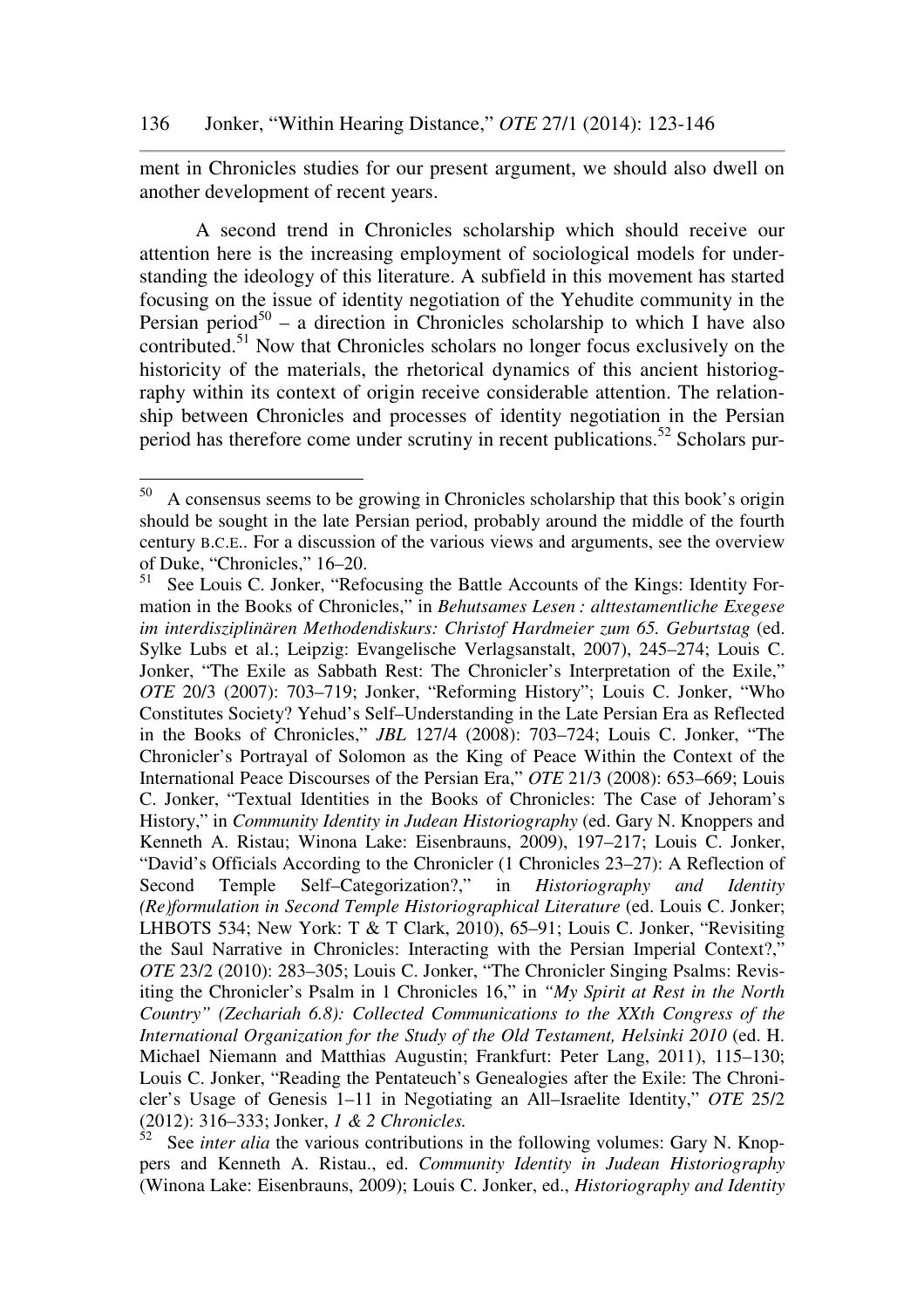suing this direction normally depart from synoptic comparisons of Chronicles with its *Vorlage* – particularly Samuel–Kings – in order to interpret the changes, omissions and additions which occur in Chronicles. These differences with the *Vorlage* are then often related to processes of identity negotiation.

In my own contributions I focus on describing the relationship between the texts of Chronicles and their presumed socio–historical contexts in order to facilitate an understanding of the identity negotiation processes in which this book engages. In doing so (and following some directions in the field of social– psychology), I find it best to take as point of departure a constructivist understanding of identity in which identity is never understood as something complete, but which is constantly in the process of construction and negotiation. This negotiation always takes place in interaction with the socio– historical context of the time, as well with transmitted traditions of the past. Texts, in interaction with past traditions in new contexts, therefore do not merely offer descriptions of past identities, but are rather dynamically taking part in contemporary processes of identity reformulation and negotiation.<sup>53</sup> When studying the reception of older traditions in literature, particularly in historiographical literature, one can therefore relate the rhetorical thrust of these texts to processes of identity negotiation of the time of origin.

With reference to Chronicles it means that this literature may shed some light on the processes of self–understanding that developed in the Persian period, in interaction with traditions of old, but also fully influenced by the socio–historical circumstances of the time. Various scholars have therefore shown in their work how Chronicles contribute to a very specific understanding of כל־ישראל, the "whole Israel" of the postexilic period. The postexilic phase under Persian imperial rule was a formative period in which the returned community in Jerusalem, together with those who remained in the land, had to reposition and re–invent themselves. The book of Chronicles plays an important role in this context to provide a bridge between the monarchical past and the present under Persian imperial rule.

*<sup>(</sup>Re)formulation in Second Temple Historiographical Literature* (LHBOTS 534; New York: T & T Clark, 2010); Louis C. Jonker, ed., *Texts, Contexts and Readings in Postexilic Literature: Explorations into Historiography and Identity Negotiation in Hebrew Bible and Related Texts* (Tübingen: Mohr Siebeck, 2011); Oded Lipschits, Gary N. Knoppers and Manfred Oeming, eds., *Judah and the Judeans in the Achaemenid Period: Negotiating Identity in an International Context* (Winona Lake: Eisenbrauns, 2011).<br> $53$  See particularly

See particularly the following publications in which I have set out the theoretical presuppositions of this approach: Jonker, "Textual Identities"; Jonker, "David's Officials."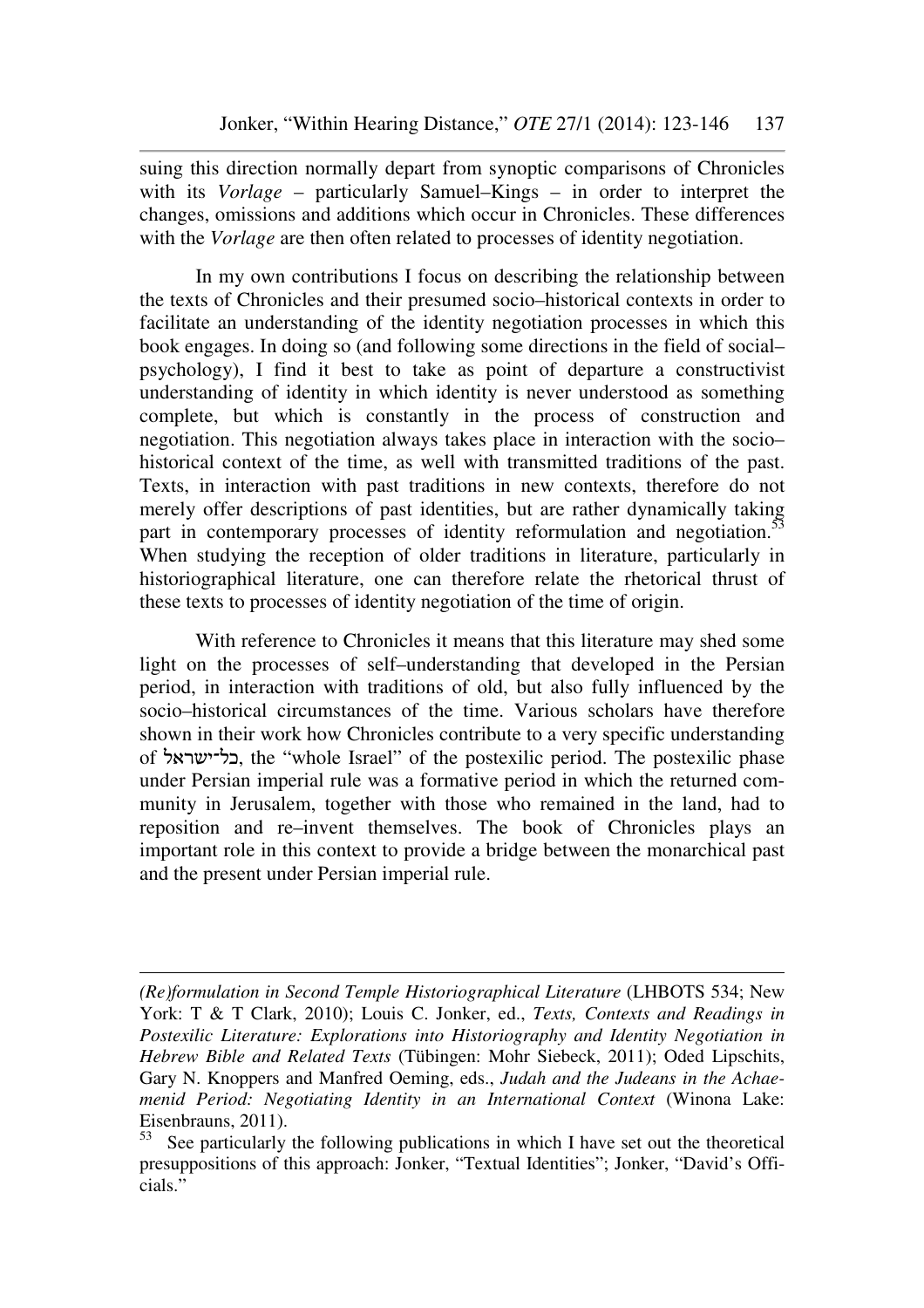Another focus from sociological studies which have emerged in recent years is to approach Chronicles as social memory construction. Ehud ben Zvi explains this perspective on ancient texts as follows:

> New (hi)stories develop with new times. They most often do not attempt to obliterate, but to reshape, their primary readership's basic image of their own past, by shifting emphases and evaluations of characters, and/or by creating new points towards which the historical narrative moves. (Hi)stories also serve to reshape social memory, and such memory is more important than simple (hi)story in the life of the community. By social memory I refer here to ideological or discursive events that are considered paradigmatic by a particular social group, and as such provide it with a frame for understanding other events . . . Social memory is quite omnipresent in the discourse of a group, and relates to events whose lasting consequences are conceived as defining for the character of the society that bears such a memory.<sup>54</sup>

Ben Zvi applies this perspective to his reading of Chronicles. He indicates that "the most important social memory in the discourse of post–monarchic Yehud was that associated with the cycle of exile, liberation from Egypt, reception of divine instruction in the wilderness and coming back to the land."<sup>55</sup> However, "Chronicles defamiliarizes the main historical narrative"<sup>56</sup> in order to reframe it into a narrative which focuses on the (second) temple building, with David as legitimising figure. The Chronicler furthermore associates Torah teaching and temple building with one another and in this way also coordinates the figures of Moses and David. Ben Zvi states:

> If the community is ideologically organized around the divine instruction (or torah) and around the temple, Moses and David are to be the central figures of Israel's memory. In this sense, Chronicles complements the memory–creating function of the Pentateuch and does so on the basis of the books of Samuel and Kings . . . while at

<sup>54</sup> <sup>54</sup> Ehud ben Zvi, "The Book of Chronicles: Another Look," *SR* 31/3–4 (2002): 271– 272. See also Ehud ben Zvi, "On Social Memory and Identity Formation in Late Persian Yehud: A Historian's Viewpoint with a Focus on Prophetic Literature, Chronicles and the Deuteronomistic Historical Collection," in *Texts, Contexts and Readings in Postexilic Literature: Explorations into Historiography and Identity Negotiation in Hebrew Bible and Related Texts* (ed. Louis C. Jonker; FAT 2/53; Tübingen: Mohr Siebeck, 2011), 95–148. See also Hans M. Barstad, "History and Memory: Some Reflections on the 'Memory Debate' in Relation to the Hebrew Bible," in *The Historian and the Bible: Essays in Honour of Lester L. Grabbe* (ed. Philip R. Davies and Diana V. Edelman; London: Continuum, 2010), 1–10.

<sup>55</sup> Ben Zvi, "Book of Chronicles," 272.

<sup>56</sup> Ben Zvi, "Book of Chronicles," 272.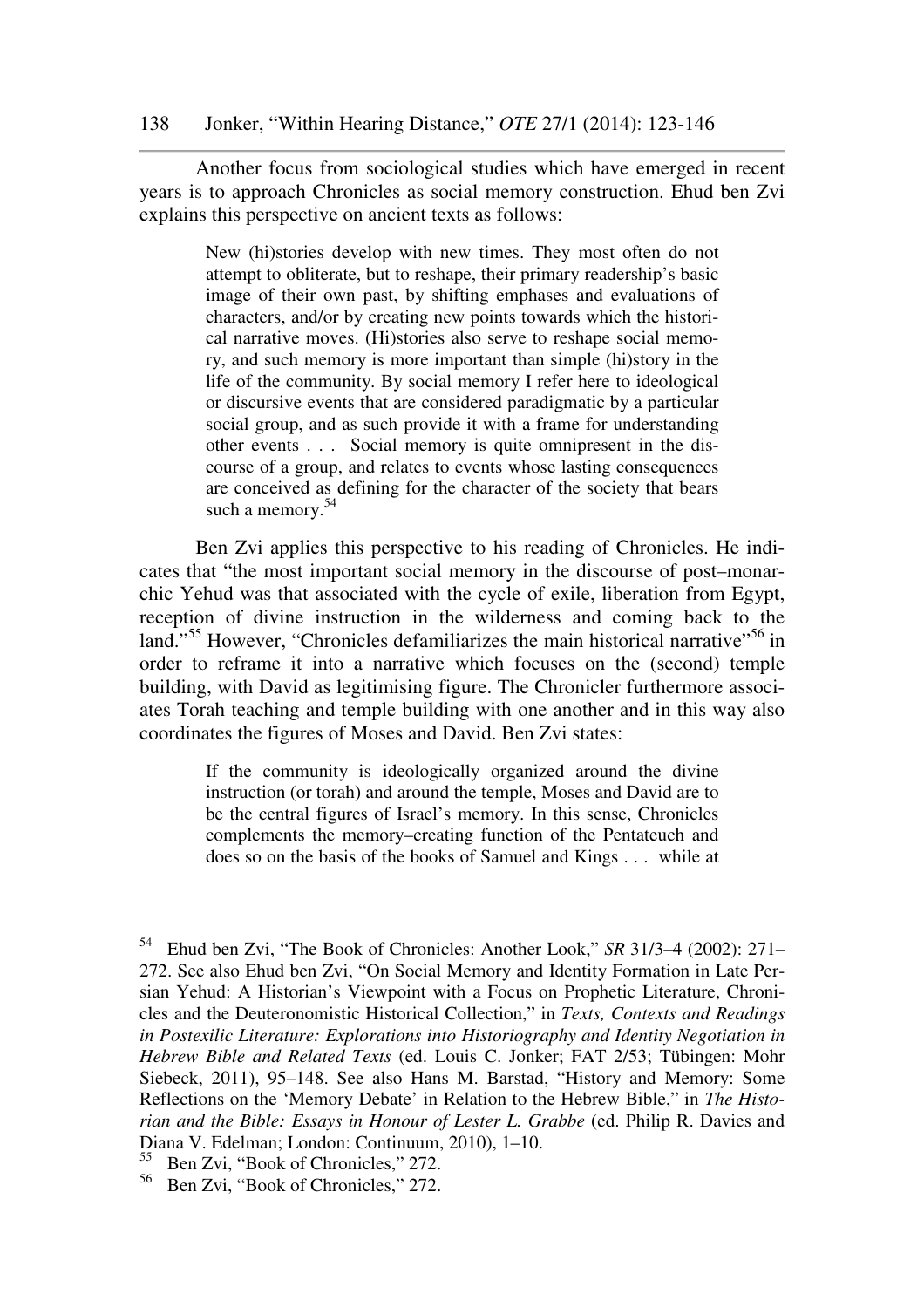the same time keeping a balance between legitimizing similitude and ideological innovation.<sup>57</sup>

Although it is clear that there are different emphases in social–psychological approaches towards identity negotiation as witnessed in Chronicles and social memory approaches, the common denominator is that these approaches both emphasise the rhetorical function of Chronicles in contributing to social processes of redefinition in postexilic Israel. Chronicles is therefore not primarily studied with an interest in the formation of this text, but rather with an interest in how the reception and reframing of older historiographical traditions in Chronicles contributed towards social processes of redefinition in Persian period Yehud.

This concludes our brief overview of recent trends in Pentateuchal and Chronicles scholarship. An appraisal of these developments would be in order to conclude this contribution.

## **D APPRAISAL**

It has become clear from the overview above that developments in Pentateuchal and Chronicles research have moved much nearer to one another in past years. I do not want to create the impression that there were no attempts in the past to bring these two fields into interaction – to the contrary, as I will show below. However, recent developments in these fields emphasise the pertinence of and the scientific need for relating these two scholarly discourses with one another, to the benefit of both. I will explain this point by concentrating on two points which emerged from the above research overview.

Firstly, both Pentateuchal and Chronicles studies have developed a renewed focus on the so–called Deuteromistic History. The relationship of the Tetrateuch and/or Pentateuch with the materials contained in Joshua – 2 Kings, and the role of Deuteronomistic and Priestly compositors in shaping the canonical writings that we know, are important issues that potentially contribute to a better understanding of the formation of this literature. The interest in the relationship with the so–called Deuteronomistic History in Pentateuchal scholarship is therefore mainly from the side of the *production* of these texts. Chronicles research has equally developed renewed interest in the development of the Deuteronomistic History, but then rather for understanding its *reception* in Chronicles better. Questions such as the following drive our research in Chronicles: what were the *Vorlagen* used by the Chronicler? How did the Chronicler use these sources? How did the socio–historical circumstances during the late Persian period impact on his understanding of these sources? What ideological or rhetorical purpose did the Chronicler serve with his use of these sources? Studies approaching the matter from the production side in Penta-

<sup>57</sup> Ben Zvi, "Book of Chronicles," 273.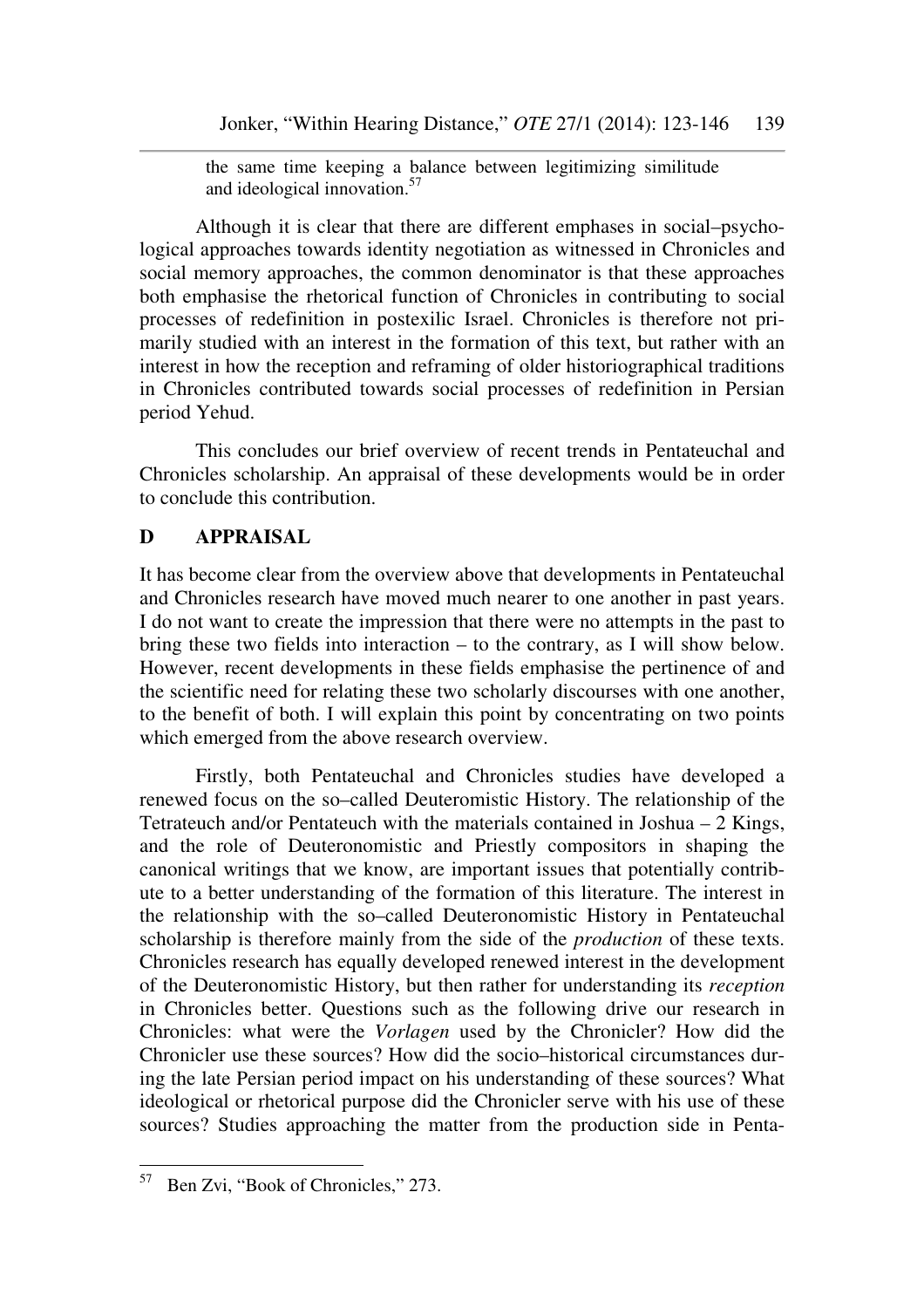teuchal research, as well as from the early reception side in Chronicles research, can mutually enrich our scholarship.

Secondly, we have seen that there is a great awareness in both Pentateuchal and Chronicles studies of the formative role that the Persian period played in the formation of this literature, and its early reception. The latest state of the debate about the Persian imperial authorisation of the Torah indicates that – although a very formal codification and archiving process should most probably not be seen behind the Torah gaining authority in the postexilic community – the conditions during Persian imperial rule nevertheless created the fertile ground for the emergence of the Torah as authoritative. In this respect, it is worth repeating at length Jean–Louis Ska's conclusion on the matter of Persian imperial authorisation:

> The real motives leading to the redaction of the Pentateuch are to be looked for within Israel – more precisely, in Jerusalem and in the province of Judah (Yehud), at the time of the reforms introduced by Ezra and Nehemiah (or Nehemiah and Ezra). One fundamental argument confirms this view. The primary purpose of the Pentateuch, for whoever reads it as a whole, is not to regulate life within a province of the Persian Empire but to define the conditions of membership in a specific community called "Israel." There are two primary conditions: blood ties and a "social contract." The blood ties are established by genealogies and, thus, by the book of Genesis. The members of Israel are descendants of Abraham, Isaac, and Jacob. The "social contract" is the Covenant, with all the rights and duties, both religious and civil, that it entails. The internal justifications are therefore dominant. The purpose of the texts . . . is to present the importance of ties to the past. This is why three codes are used to demonstrate the judicial continuity between Preexilic Israel and Postexilic Israel. For the same reason, the cultic and civil legislation is situated in the past, at the time of the wanderings in the wilderness, long before the Conquest of the land or the Monarchy. Instead of letting itself be assimilated or become just another province in the vast Empire, Postexilic Israel wanted to safeguard its identity. Persian politics gave it the opportunity to do this.<sup>58</sup>

Ska's view, which is representative of the move in Pentateuchal scholarship, can clearly be related to the trend in Chronicles scholarship where the quest is exactly the same. How did the Chronicler, in the late Persian period, make use of earlier traditions in order to contribute towards the negotiation of a new identity for the postexilic community? It seems that an interest in the negotiation of identity in the Persian era as reflected in the formation of the Pentateuch, as well as in the reception of these traditions in Chronicles, creates

 $58\,$ <sup>58</sup> Ska, *Introduction*, 225–226.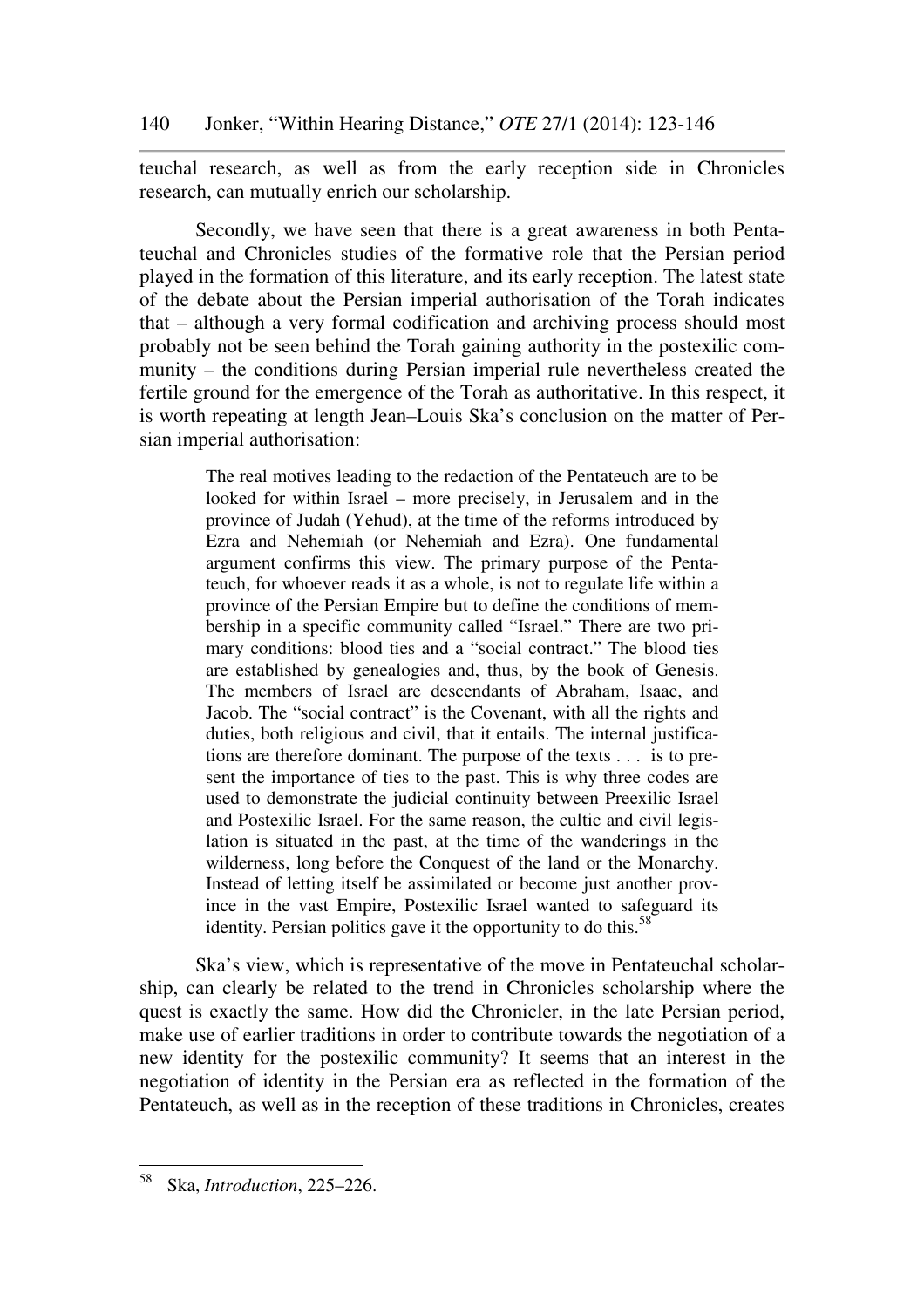exiting possibilities for interaction between current Pentateuchal and Chronicles scholarship.

# **E CONCLUSION**

Have Pentateuchal scholarship and Chronicles studies come within hearing distance from one another in recent years? The above overview has illustrated that this is indeed the case. The respective developments in these fields create valuable opportunities to break out of the confines of the own sub–guild. Whether there is also the will to interact with one another in conferences and publications remains to be seen, however.

## **BIBLIOGRAPHY**

- Achenbach, Reinhard. "Pentateuch, Hexateuch Und Enneateuch : Eine Verhältnisbestimmung." *Zeitschrift für altorientalische und biblische Rechtgeschichte* 11 (2005): 122–154.
- Albertz, Rainer. "The Pentateuch as Torah: New Models for Understanding Its Promulgation and Acceptance." *Journal for the Study of Judaism in the Persian, Hellenistic and Roman Period* 40/3 (2009): 420–424.
- Auld, A. Graeme. *Kings Without Privilege: David and Moses in the Story of the Bible's Kings*. Edinburgh: T & T Clark, 1994.

\_\_\_\_\_\_\_. "What Was the Main Source of the Books of Chronicles?" Pages 91–99 in *The Chronicler as Author: Studies in Text and Texture*. Edited by M. Patrick Graham and Steven L. McKenzie. Journal for the Study of the Old Testament Supplement Series. Sheffield: Sheffield Academic Press, 1999.

- Aurelius, Erik. *Zukunft jenseits des Gerichts: Eine Redaktionsgeschichtliche Studie zum Enneateuch*. Berlin: Walter de Gruyter, 2003.
- Barstad, Hans M. "History and Memory: Some Reflections on the 'Memory Debate' in Relation to the Hebrew Bible." Pages 1–10 in *The Historian and the Bible: Essays in Honour of Lester L. Grabbe*. Edited by Philip R. Davies and Diana Vikander Edelman. London: Continuum, 2010.
- Ben Zvi, Ehud. "The Book of Chronicles: Another Look." *Studies in Religion / Sciences Religieuses* 31/3–4 (2002): 261–281.

\_\_\_\_\_\_\_. "Are There Any Bridges Out There? How Wide Was the Conceptual Gap Between the Deuternomistic History and Chronicles?" Pages 59–86 in *Community Identity in Judean Historiography*. Edited by Gary N. Knoppers and Kenneth A. Ristau. Winona Lake, Ind: Eisenbrauns, 2009.

\_\_\_\_\_\_\_. "On Social Memory and Identity Formation in Late Persian Yehud: A Historian's Viewpoint with a Focus on Prophetic Literature, Chronicles and the Deuteronomistic Historical Collection." Pages 95–148 in *Texts, Contexts and Readings in Postexilic Literature : Explorations into Historiography and Identity Negotiation in Hebrew Bible and Related Texts.* Edited by Louis C. Jonker. Forschungen zum Alten Testament 2/53. Tübingen: Mohr Siebeck, 2011.

Blenkinsopp, Joseph. "Was the Pentateuch the Civic and Religious Constitution of the Jewish Ethnos in the Persian Period?" Pages 41–62 in *Persia and Torah: The*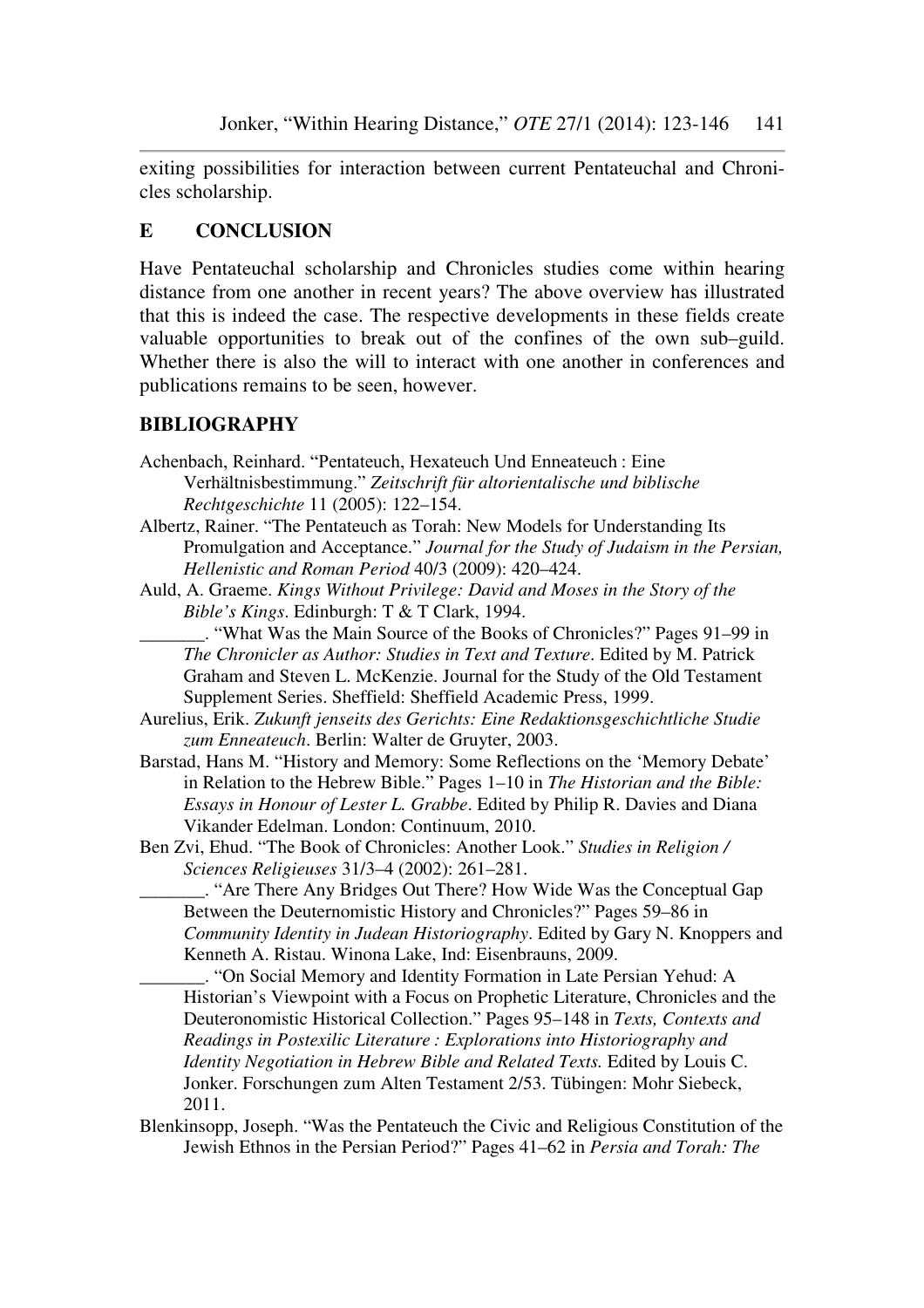*Theory of Imperial Authorization of the Pentateuch.* Edited by James Watts. Atlanta: Society of Biblical Literature, 2001.

Blum, Erhard. *Die Komposition der Vätergeschichte*. Neukirchen–Vluyn: Neukirchener Verlag, 1984.

\_\_\_\_\_\_\_. *Studien zur Komposition des Pentateuch*. Berlin: Walter de Gruyter, 1990. \_\_\_\_\_\_\_."Esra, Die Mosethora und die Persische Politik." Pages 231–255 in *Religion und Religionskontakte im Zeitalter der Achämeniden.* Edited by Reinhard G. Kratz. Veröffentlichungen der Wissenschaftlichen Gesellschaft für Theologie 22. Gütersloh: Gütersloher Verlagshaus, 2001.

\_\_\_\_\_\_\_."Die literarische Verbindung von Erzvätern und Exodus: Ein Gespräch mit neueren Endredaktionshypothesen." Pages 492–515 in *Abschied vom Jahwisten: Die Komposition des Hexateuch in der jüngsten Diskussion.* Edited by Jan– Christian Gertz, Konrad Schmid, and Markus Witte. Berlin: Walter de Gruyter, 2002.

\_\_\_\_\_\_\_."Pentateuch – Hexateuch – Enneateuch? Oder: Woran Erkennt Man Ein Literarisches Werk in Der Hebräischen Bibel?" Pages 67–97 in *Derniéres Rédactions Du Pentateuque, de l'Hexateuque et de l'Ennéateuque*. Edited by Thomas Römer and Konrad Schmid. Leuven: Universitaire Pers Leuven, 2007.

\_\_\_\_\_\_\_. "Pentateuch–Hexateuch–Henneateuch? Or: How Can One Recognize a Literary Work in the Hebrew Bible?" Pages 43–71 in *Pentateuch, Hexateuch, or Enneateuch: Identifying Literary Works in Genesis through Kings*. Edited by Thomas B. Dozeman. Ancient Israel and Its Literature 8. Atlanta: SBL, 2011.

\_\_\_\_\_\_\_. "The Decalogue and the Composition History of the Pentateuch." Pages 289–301 in *The Pentateuch: International Perspectives on Current Research*. Edited by Thomas B. Dozeman. Translated by A. C. Hagedorn. Forschungen zum Alten Testament 78. Tübingen: Mohr Siebeck, 2011.

Boda, Mark J. *1–2 Chronicles*. Carol Stream: Tyndale House Publishers, 2010. Dirksen, Pieter B. *1 Chronicles*. Leuven: Peeters, 2005.

Dozeman, Thomas B., ed. *A Farewell to the Yahwist?:The Composition of the Pentateuch in Recent European Interpretation*. Society of Biblical Literature Symposium Series 34. Atlanta: Society of Biblical Literature, 2006.

\_\_\_\_\_\_\_., ed. *Pentateuch, Hexateuch, or Enneateuch: Identifying Literary Works in Genesis through Kings*. Ancient Israel and Its Literature 8. Atlanta: SBL, 2011. \_\_\_\_\_\_\_., ed. *The Pentateuch: International Perspectives on Current Research*.

Translated by A. C. Hagedorn. Forschungen zum Alten Testament 78. Tübingen: Mohr Siebeck, 2011.

Duke, Rodney K. "Recent Research in Chronicles." *Currents in Biblical Research* 8/1 (2009): 10–50.

Fantalkin, Alexander, and Oren Tal. "The Canonization of the Pentateuch (Part I): When and Why?" *Zeitschrift für die alttestamentliche Wissenschaft* 124/1 (2012): 1–18.

\_\_\_\_\_\_\_. "The Canonization of the Pentateuch (Part II): When and Why?" *Zeitschrift für die alttestamentliche Wissenschaft* 124/2 (2012): 201–212.

Frei, Peter. "Zentralgewalt und Lokalautonomie im achämenidischen Keinasien." *Transeuphratène* 3 (1990): 157–171.

\_\_\_\_\_\_\_. "Die Persische Reichsautorisation : Ein Überblick." *Zeitschrift für altorientalische und biblische Rechtgeschichte* 1 (1995), 1–35.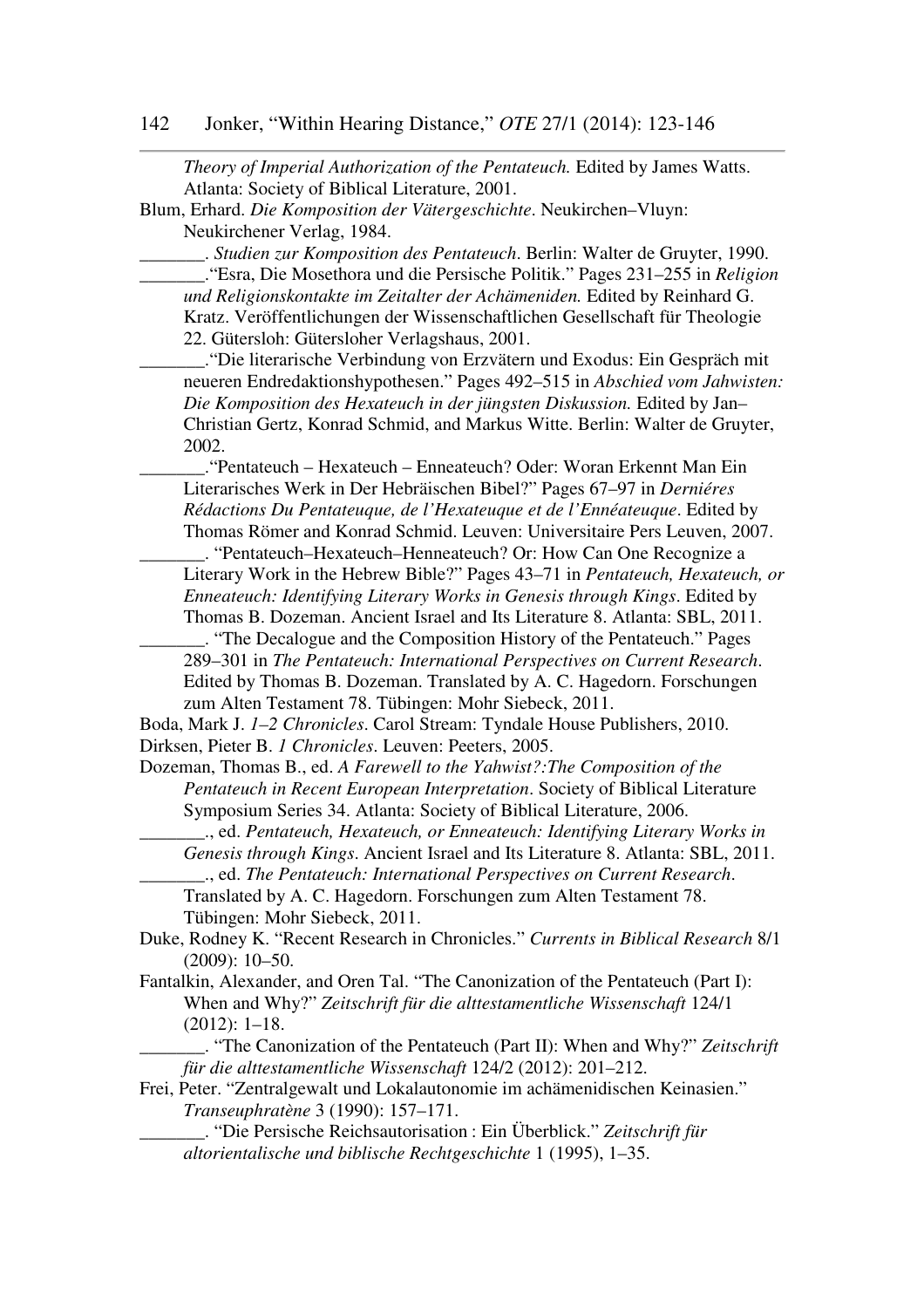| "Persian Imperial Authorization: A Summary." Pages 5–40 in Persia and<br>Torah: The Theory of Imperial Authorization of the Pentateuch. Edited by<br>James W. Watts. Atlanta: Society of Biblical Literature, 2001. |
|---------------------------------------------------------------------------------------------------------------------------------------------------------------------------------------------------------------------|
| Frei, Peter and Klaus Koch. Reichsidee und Reichsorganisation im Perserreich. Orbis                                                                                                                                 |
| biblicus et orientalis 55. Fribourg: Universitätsverlag Freiburg Schweiz, 1984.                                                                                                                                     |
| Gertz, Jan-Christian, Konrad Schmid and Markus Witte. Abschied vom Jahwisten:                                                                                                                                       |
|                                                                                                                                                                                                                     |
| Die Komposition des Hexateuch in der jüngsten Diskussion. Walter de Gruyter,<br>2002.                                                                                                                               |
| Graham, M. Patrick, Kenneth G. Hoglund, and Steven L. McKenzie, eds. The                                                                                                                                            |
| Chronicler as Historian. Journal for the Study of the Old Testament                                                                                                                                                 |
| Supplement Series 238. Sheffield: Sheffield Academic Press, 1997.                                                                                                                                                   |
| Hagedorn, Anselm C. "Persia and Torah: The Theory of Imperial Authorization of the                                                                                                                                  |
| Pentateuch." Biblical Interpretation 13/1 (2005): 67-69.                                                                                                                                                            |
| Ho, Craig Y. S. "Conjectures and Refutations: Is 1 Samuel xxxi 1–13 Really the                                                                                                                                      |
| Source of 1 Chronicles x 1-12?" Vetus Testamentum 45/1 (1995): 82-106.                                                                                                                                              |
| . "The Stories of the Family Troubles of Judah and David: A Study of Their<br>Literary Links." Vetus Testamentum 49/4 (1999): 514-531.                                                                              |
| Japhet, Sara. I & II Chronicles: A Commentary. London: SCM Press, 1993.                                                                                                                                             |
| . The Ideology of the Book of Chronicles and Its Place in Biblical Thought.                                                                                                                                         |
| Frankfurt: Peter Lang, 1997.                                                                                                                                                                                        |
| Jarick, John. 1 Chronicles. Sheffield: Sheffield Academic Press, 2002.                                                                                                                                              |
| . Two Chronicles. Sheffield: Sheffield Phoenix Press, 2007.                                                                                                                                                         |
| Jonker, Louis C. "The Exile as Sabbath Rest: The Chronicler's Interpretation of the                                                                                                                                 |
| Exile." Old Testament Essays 20/3 (2007): 703-719.                                                                                                                                                                  |
| "Refocusing the Battle Accounts of the Kings: Identity Formation in the                                                                                                                                             |
| Books of Chronicles." Pages 245–274 in Behutsames Lesen : alttestamentliche                                                                                                                                         |
| Exegese im interdisziplinären Methodendiskurs; Christof Hardmeier zum 65.                                                                                                                                           |
| Geburtstag. Edited by Sylke Lubs, Louis C. Jonker, Andreas Ruwe and Uwe                                                                                                                                             |
| Weise. Leipzig: Evangelische Verlagsanstalt, 2007.                                                                                                                                                                  |
| . "Reforming History: The Hermeneutical Significance of the Books of                                                                                                                                                |
| Chronicles." Vetus Testamentum 57/1 (2007): 21-44.                                                                                                                                                                  |
| . "The Chronicler's Portrayal of Solomon as the King of Peace Within the                                                                                                                                            |
| Context of the International Peace Discourses of the Persian Era." Old                                                                                                                                              |
| Testament Essays 21/3 (2008): 653-669.                                                                                                                                                                              |
| "Who Constitutes Society? Yehud's Self-Understanding in the Late Persian                                                                                                                                            |
| Era as Reflected in the Books of Chronicles." Journal of Biblical Literature                                                                                                                                        |
| 127/4 (2008): 703-724.                                                                                                                                                                                              |
| "Textual Identities in the Books of Chronicles: The Case of Jehoram's                                                                                                                                               |
| History." Pages 197-217 in Community Identity in Judean Historiography.                                                                                                                                             |
| Edited by Gary N. Knoppers and Kenneth A. Ristau. Winona Lake:                                                                                                                                                      |
| Eisenbrauns, 2009.                                                                                                                                                                                                  |
| . "David's Officials According to the Chronicler (1 Chronicles 23–27): A                                                                                                                                            |
| Reflection of Second Temple Self-Categorization?" Pages 65-91 in                                                                                                                                                    |
| Historiography and Identity (Re)formulation in Second Temple                                                                                                                                                        |
| Historiographical Literature. Edited by Louis C. Jonker. Library of Hebrew                                                                                                                                          |
| Bible / Old Testament Studies 534. New York: T & T Clark International, 2010.                                                                                                                                       |
|                                                                                                                                                                                                                     |
| ., ed. Historiography and Identity (Re)formulation in Second Temple                                                                                                                                                 |
| Historiographical Literature. Sheffield: Continuum, 2010.                                                                                                                                                           |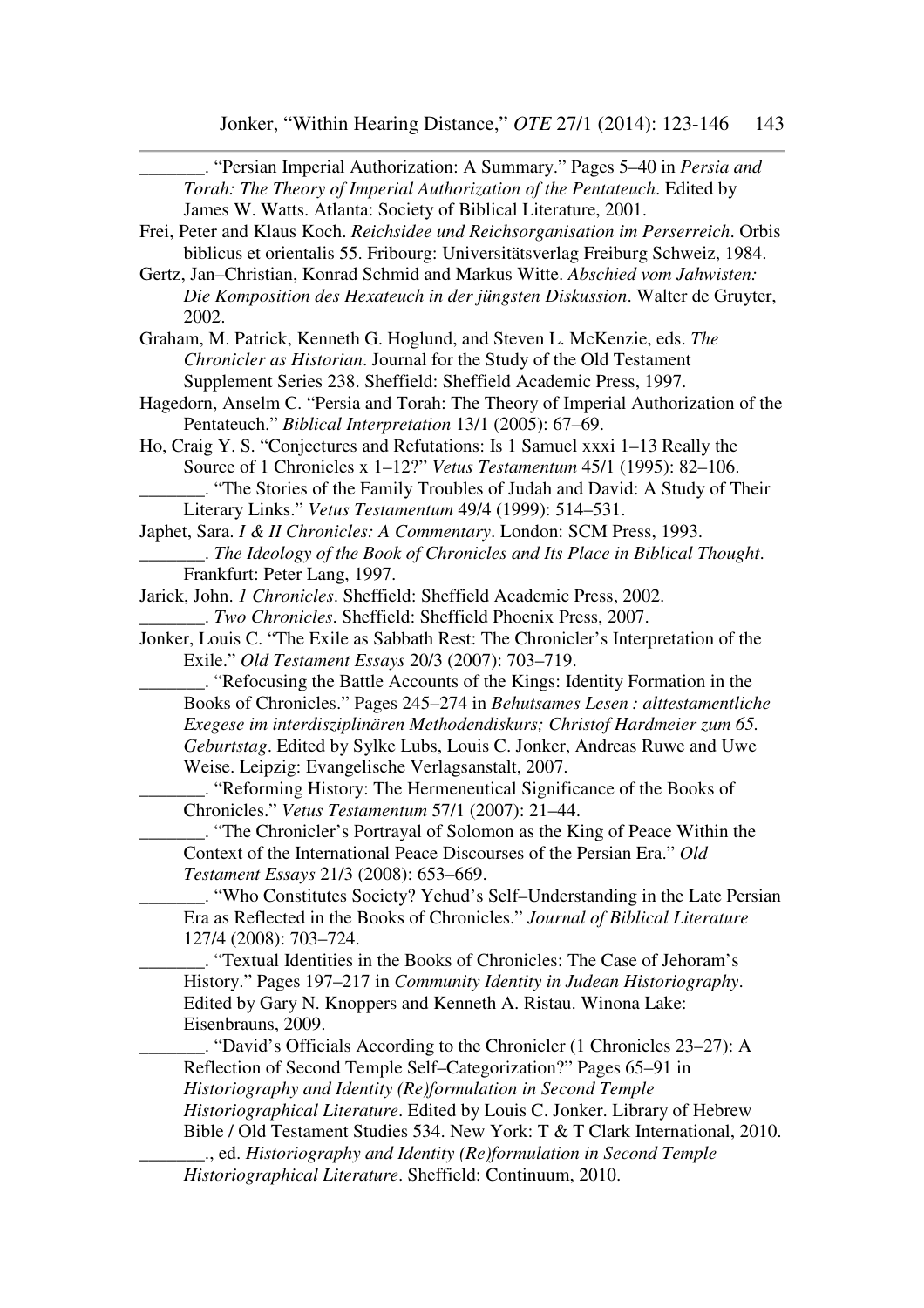| . "Revisiting the Saul Narrative in Chronicles: Interacting with the Persian<br>Imperial Context?" Old Testament Essays 23/2 (2010): 283-305.                                                                                     |
|-----------------------------------------------------------------------------------------------------------------------------------------------------------------------------------------------------------------------------------|
| ., ed. Texts, Contexts and Readings in Postexilic Literature: Explorations into<br>Historiography and Identity Negotiation in Hebrew Bible and Related Texts.                                                                     |
| Tübingen: Mohr Siebeck, 2011.<br>. "The Chronicler Singing Psalms: Revisiting the Chronicler's Psalm in 1                                                                                                                         |
| Chronicles 16." Pages 115-130 in "My Spirit at Rest in the North Country"<br>(Zechariah 6.8): Collected Communications to the XXth Congress of the                                                                                |
| International Organization for the Study of the Old Testament, Helsinki 2010.<br>Edited by H. Michael Niemann and Matthias Augustin. Frankfurt: Peter Lang,<br>2011.                                                              |
|                                                                                                                                                                                                                                   |
| Usage of Genesis 1-11 in Negotiating an All-Israelite Identity." Old Testament<br>Essays 25/2 (2012): 316–333.                                                                                                                    |
| 1 & 2 Chronicles. Understanding the Bible Commentary Series. Grand                                                                                                                                                                |
| Rapids: Baker Books, 2013.                                                                                                                                                                                                        |
| Klein, Ralph W. 1 Chronicles. Hermeneia. Minneapolis: Fortress, 2006.<br>. 2 Chronicles. Hermeneia. Minneapolis: Fortress, 2012.                                                                                                  |
| Kleinig, John W. "Recent Research on Chronicles." CurBS 2 (1994): 43-76.                                                                                                                                                          |
| Knoppers, Gary N. "An Achaemenid Imperial Authorization of Torah in Yehud?"                                                                                                                                                       |
| Pages 115–135 in Persia and Torah: The Theory of Imperial Authorisation of                                                                                                                                                        |
| the Pentateuch. Edited by James W. Watts. Atlanta: SBL, 2001.                                                                                                                                                                     |
| $\therefore$ I Chronicles 1–9: A New Translation with Introduction and Commentary.                                                                                                                                                |
| 1st ed. New York: Doubleday, 2003.                                                                                                                                                                                                |
| $\therefore$ I Chronicles, 10–29 : a New Translation with Introduction and<br>Commentary. 1st ed. New York: Doubleday, 2004.                                                                                                      |
| . "Parallel Torahs and Inner-Scriptural Interpretation: The Jewish and                                                                                                                                                            |
| Samaritan Pentateuchs in Historical Perspective." Pages 507-531 in The                                                                                                                                                            |
| Pentateuch: International Perspectives on Current Research. Edited by Thomas<br>B. Dozeman. Translated by A. C. Hagedorn. Forschungen zum Alten Testament                                                                         |
| 78. Tübingen: Mohr Siebeck, 2011.                                                                                                                                                                                                 |
| . "The Relationship of the Deuteronomistic History to Chronicles: Was the<br>Chronicler a Deuteronomist?" Pages 307-341 in Congress Volume Helsinki<br>2010. Supplements to Vetus Testamentum. Edited by Martti Nissinen. Leiden: |
| Brill, 2012.                                                                                                                                                                                                                      |
| Knoppers, Gary N. and Paul B. Harvey. "Omitted and Remaining Matters: On the                                                                                                                                                      |
| Names Given to the Book of Chronicles in Antiquity." Journal of Biblical<br>Literature 121/2 (2002): 227-243.                                                                                                                     |
| Knoppers, Gary N. and Bernard M. Levinson., eds. The Pentateuch as Torah: New<br>Models for Understanding Its Promulgation and Acceptance. Winona Lake:<br>Eisenbrauns, 2007.                                                     |
| Knoppers, Gary N. and Kenneth A. Ristau., eds. Community Identity in Judean                                                                                                                                                       |
| Historiography. Winona Lake: Eisenbrauns, 2009.                                                                                                                                                                                   |
| Kratz, Reinhard G. "The Pentateuch in Current Research: Consensus and Debate."<br>Pages 31–61 in The Pentateuch: International Perspectives on Current                                                                            |
| Research. Edited by Thomas B. Dozeman. Translated by A. C. Hagedorn.                                                                                                                                                              |
| Forschungen zum Alten Testament 78. Tübingen: Mohr Siebeck, 2011.                                                                                                                                                                 |
|                                                                                                                                                                                                                                   |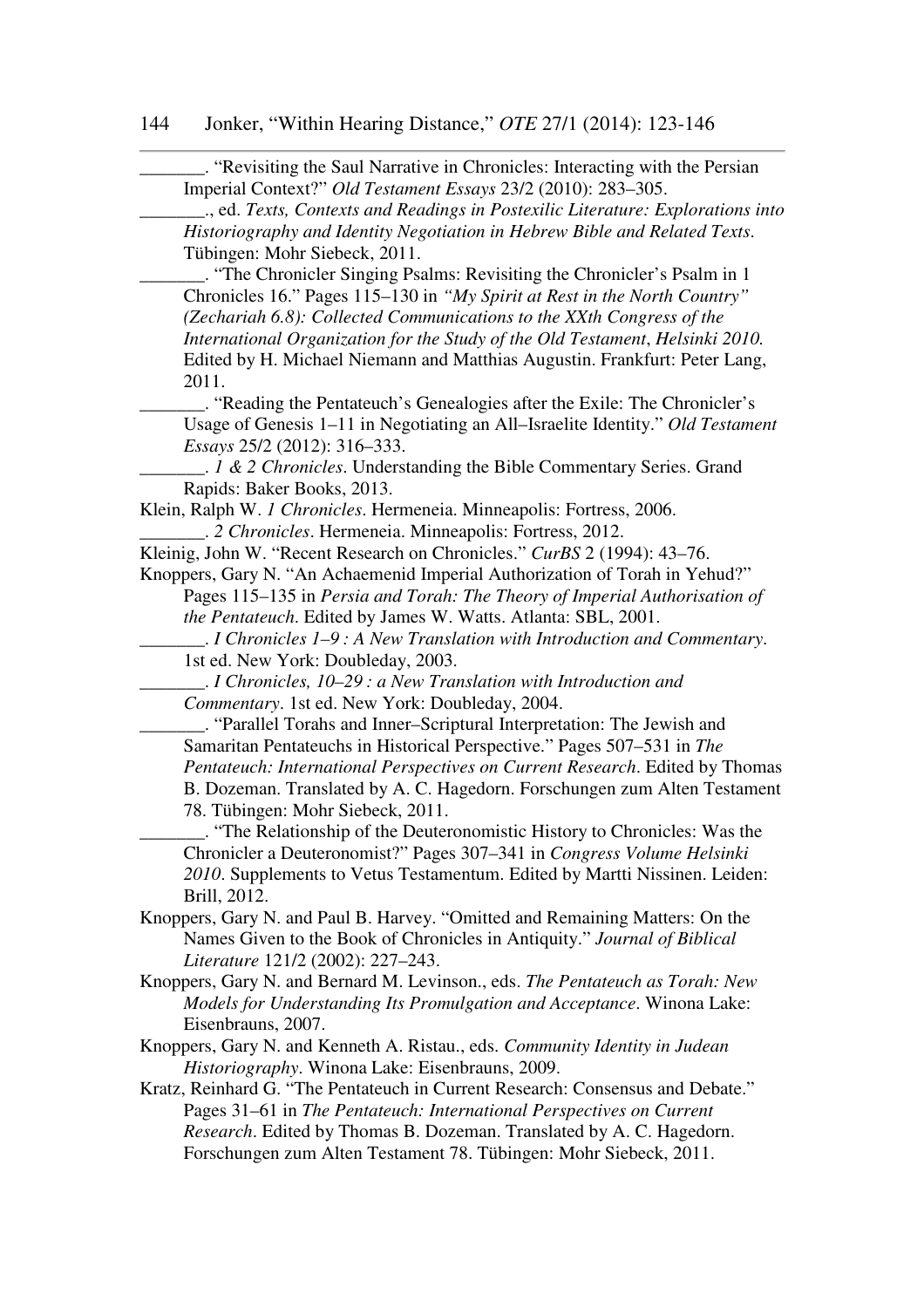| Lipschits, Oded, Gary N. Knoppers and Manfred Oeming., eds. Judah and the         |
|-----------------------------------------------------------------------------------|
| Judeans in the Achaemenid Period: Negotiating Identity in an International        |
| Context. Winona Lake: Eisenbrauns, 2011.                                          |
| McKenzie, Steven L. 1 & 2 Chronicles. Abingdon Old Testament Commentary.          |
| Nashville: Abingdon, 2004.                                                        |
| "The Chronicler as Redactor." Pages 70–90 in The Chronicler as Author:            |
| Studies in Text and Texture. Edited by M. Patrick Graham and Steven L.            |
| McKenzie. Journal for the Study of the Old Testament Supplement Series.           |
| Sheffield: Sheffield Academic Press, 1999.                                        |
| Noth, Martin. Überlieferungsgeschichte des Pentateuch. 2nd ed. Darmstadt:         |
| Wissenschaftliche Buchgesellschaft, 1960.                                         |
| Otto, Eckart. Das Deuteronomium im Pentateuch und Hexateuch: Studien zur          |
|                                                                                   |
| Literaturgeschichte von Pentateuch und Hexateuch im Lichte des                    |
| Deuteronomiumrahmens. Tübingen: Mohr Siebeck, 2000.                               |
| . "Forschungen Zum Nachpriesterschriftlichen Pentateuch." Theologische            |
| Rundschau 67/2 (2002): 125-155.                                                   |
| Person, Raymond F. The Deuteronomic History and the Books of Chronicles: Scribal  |
| Works in an Oral World. Atlanta: Society of Biblical Literature, 2010.            |
| Rendtorff, Rolf. Das überlieferungsgeschichtliche Problem des Pentateuch. 1st ed. |
| Berlin: De Gruyter, 1977.                                                         |
| Römer, Thomas. "Extra-Pentateuchal Biblical Evidence for the Existence of a       |
| Pentateuch? The Case of the 'Historical Summaries,' Especially in the Psalms."    |
| Pages 471-488 in The Pentateuch: International Perspectives on Current            |
| Research. Edited by Thomas B. Dozeman. Forschungen zum Alten Testament            |
| 78. Tübingen: Mohr Siebeck, 2011.                                                 |
| "How Many Books (Teuchs): Pentateuch, Hexateuch, Deuteronomistic                  |
| History, or Enneateuch?" Pages 25-42 in Pentateuch, Hexateuch, or                 |
| Enneateuch: Identifying Literary Works in Genesis through Kings. Edited by        |
| Thomas B. Dozeman. Ancient Israel and Its Literature 8. Atlanta: Society of       |
| Biblical Literature, 2011.                                                        |
| Schmid, H. Heinrich. Der sogenannte Jahwist. Zürich: Theologischer Verlag, 1976.  |
| Schmid, Konrad. "The Late Persian Formation of the Torah: Observations on         |
| Deuteronomy 34." Pages 237–251 in Judah and the Judeans in the Fourth             |
| Century B.C.E. Edited by Oded Lipschits, Gary N. Knoppers and Rainer Albertz.     |
| Winona Lake: Eisenbrauns, 2007.                                                   |
| . "The Persian Imperial Authorization as a Historical Problem and as a            |
| Biblical Construct: A Plea for Distinctions in the Current Debate." Pages 23–38   |
| in The Pentateuch as Torah: New Models for Understanding Its Promulgation         |
| and Acceptance. Edited by Gary N. Knoppers and Bernard M. Levinson.               |
| Winona Lake: Eisenbrauns, 2007.                                                   |
| . Literaturgeschichte des Alten Testaments: Eine Einführung. Darmstadt:           |
| Wissenschaftliche Buchgesellschaft, 2008.                                         |
|                                                                                   |

**EXECUTE:** "The Emergence and Disappearance of the Separation Between the Pentateuch and the Deuteronomistic History in Biblical Studies." Pages 11–24 in *Pentateuch, Hexateuch, or Enneateuch: Identifying Literary Works in Genesis through Kings.* Edited by Thomas B. Dozeman. Ancient Israel and Its Literature 8. Atlanta: Society of Biblical Literature, 2011.